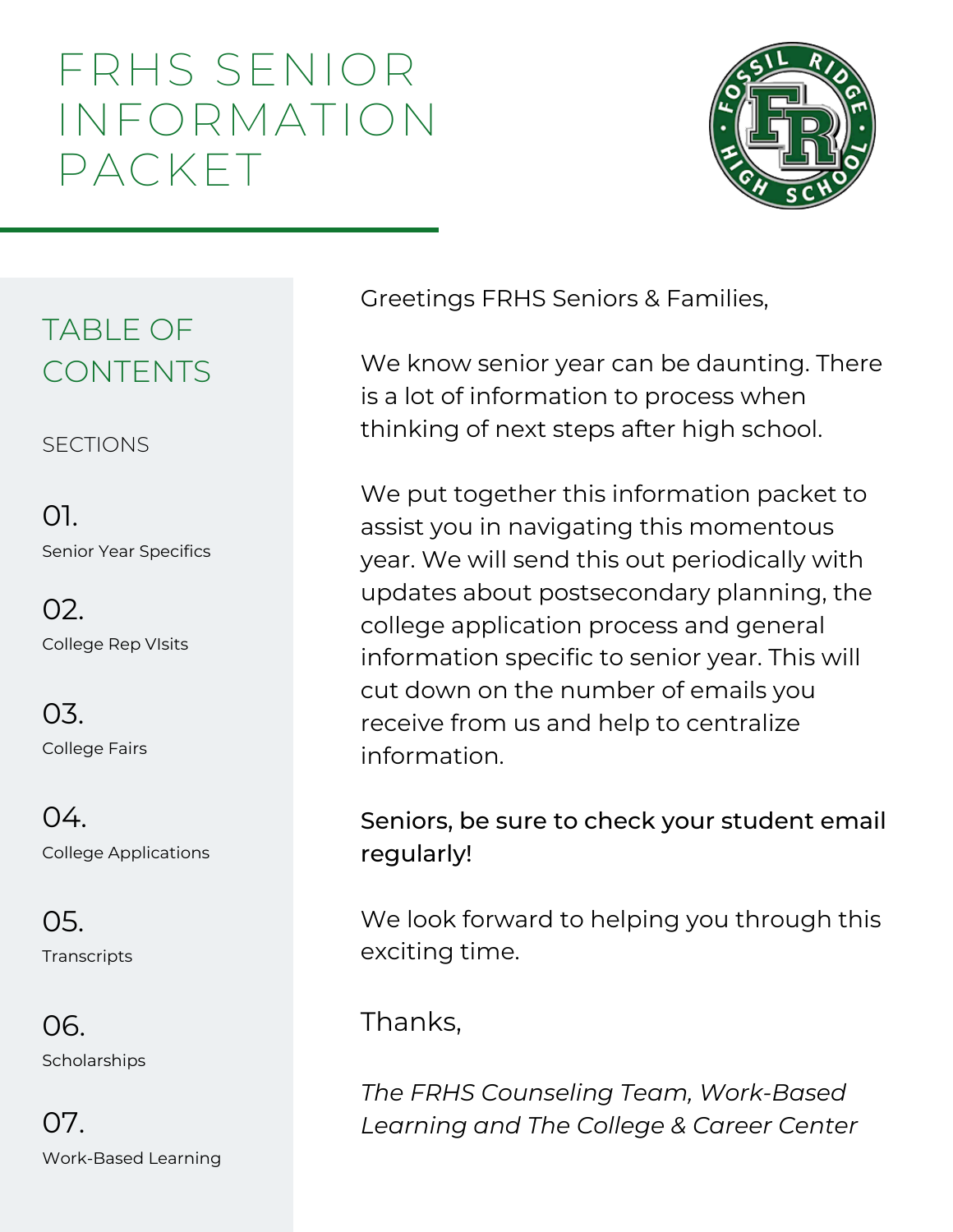# 01. SENIOR YEAR SPECIFICS

## **SENIOR TO DO LIST: FALL SEMESTER**

- Attend One-on-One Senior meeting with your Counselor (September/October).
	- Fill out the [Senior Meeting Form](https://docs.google.com/forms/d/e/1FAIpQLSf-c5ZyzMjLUylMw7Kv7D9hP9LWpxxwZRCKOxZVeeaqIf5CTA/viewform?usp=sf_link)
	- o Schedule your Senior Meeting [here](https://nam12.safelinks.protection.outlook.com/?url=https%3A%2F%2Foutlook.office365.com%2Fowa%2Fcalendar%2FFossilRidgeCounselingDepartment%40poudreschools.onmicrosoft.com%2Fbookings%2F&data=04%7C01%7Cmmurphy%40psdschools.org%7Ca19c4d068cf143e684fc08d966689d99%7C0d6d846ceadd4b6cb03ef15cd4b7e9cf%7C0%7C0%7C637653421770854391%7CUnknown%7CTWFpbGZsb3d8eyJWIjoiMC4wLjAwMDAiLCJQIjoiV2luMzIiLCJBTiI6Ik1haWwiLCJXVCI6Mn0%3D%7C1000&sdata=GwM81BrRDflZpXUaQAarsjWsLfAKVsv9sB%2Fht0xjGv8%3D&reserved=0)
- [The College Admission Brief](https://open.spotify.com/show/5fW0dBHpp6heHlVQ6sQNvs) is a podcast for high school students going through the college admission experience.
- Register to take/retake SAT, ACT (optional)
	- [www.actstudent.org](http://www.actstudent.org/)
	- [www.collegeboard.org](http://www.collegeboard.org/)
- Sign up online for industry tours, career speakers & workshops @ [FRHS Counseling](http://www.frhscounseling.org/) click on link for Fall College & Career Center Events.
- Check your PSD email account regularly. You will receive periodic updates that are important to senior year and your post-secondary plans.
- Meet virtually &/or in person with College Admissions & Military Representatives.
- Narrow your college list to between five and ten schools [Save Colleges to Xello.](https://clever.com/oauth/authorize?channel=clever-portal&client_id=cd02c50c226bf3327b95&confirmed=true&district_id=5668507df1611e01000000e9&redirect_uri=https%3A%2F%2Fauth.xello.world%2Fclever&response_type=code)
- Determine how you will apply ([Common Application](https://www.commonapp.org/), Coalition Application, and/or directly to the college/university).
- Know application deadlines for schools and scholarships to which you plan to apply. Be aware of Early Decision/Early Action deadlines.
- Begin writing application essays.
- [Transcript Requests](https://docs.google.com/document/d/1FWJItj2VogYsyPMBOx9xtLtdS3Eh2H0YkOX6wQUbyDc/edit) are made via SchoolPay. Transcripts are \$3.00 each or \$3.00 for a Common Application or Coalition Application upload.
- If you intend to play DI or DII sports in college, register with the NCAA Eligibility Center [www.eligibility center.org.](http://www.eligibilitycenter.org/)
- [Request letters of recommendation from teachers/counselors](https://drive.google.com/file/d/0B31vQ2p-KCemaGZIX1BYLWRhZjg/view?usp=sharing). Speak with your teachers first before sending your request through email or XELLO. Remember to write thank-you notes!!!
- Register to take the AP Exams (for first semester classes), Registration Deadline November 5th
- Visit college campuses, virtually or in person.
- Review your applications, transcript, activities/resume, and college essays to ensure they are accurate and complete. Enlist an editor.
- Submit Early Decision/Early Action applications by deadline.
- Complete college applications by Thanksgiving.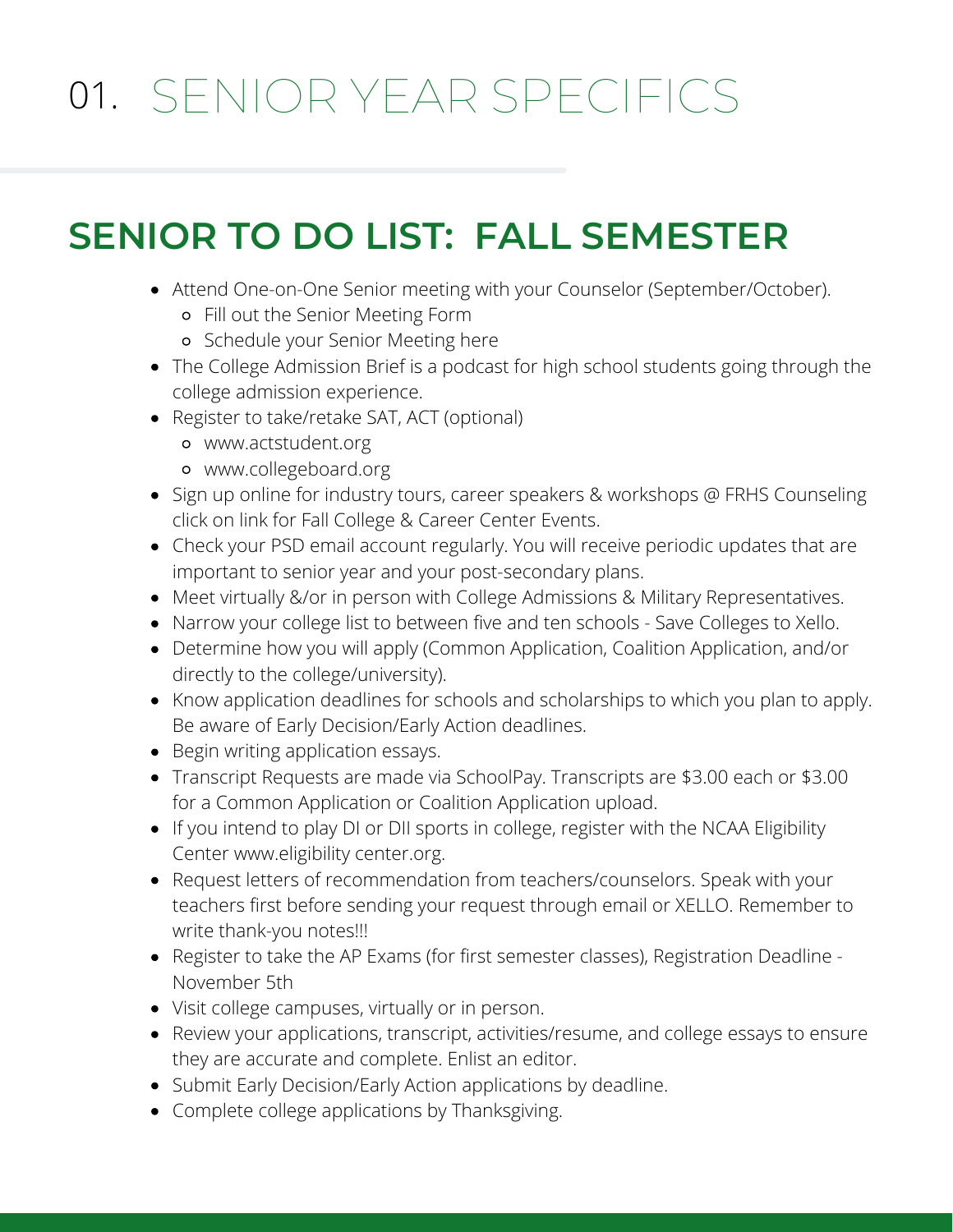#### **SENIOR MEETINGS**

#### **Individual meeting with your counselor to work on your postsecondary plans.**

Meetings take place in September & October

Step 1: Please complete the Senior [Meeting](https://docs.google.com/forms/d/e/1FAIpQLSf-c5ZyzMjLUylMw7Kv7D9hP9LWpxxwZRCKOxZVeeaqIf5CTA/viewform) Form.

Step 2: Schedule your senior meeting [here.](https://outlook.office365.com/owa/calendar/FossilRidgeCounselingDepartment@poudreschools.onmicrosoft.com/bookings/) You can also go to the wing office and schedule there.

Step 3: Attend your senior meeting

Topics covered during the meeting include:

- Credit, ICAP, and graduation checks
- Post-secondary planning
- [Transcript](https://docs.google.com/document/d/1FWJItj2VogYsyPMBOx9xtLtdS3Eh2H0YkOX6wQUbyDc/edit) reque[s](https://docs.google.com/document/d/1FWJItj2VogYsyPMBOx9xtLtdS3Eh2H0YkOX6wQUbyDc/edit)t process
- Access to [information](https://www.frhscounseling.org/senior-meetings.html) and resource[s](https://www.frhscounseling.org/senior-meetings.html)
	- Re: [timeline](https://docs.google.com/document/d/1WFNi4q2GvjZFOBm6aiijj4qamaIGoyvqENhD56QWprk/edit), financial aid, scholarships, internships, apprenticeships, college visits, [podcasts](https://admission.gatech.edu/college-admission-brief-podcast)

#### **SENIOR PHOTOS**

The deadline for submitting Senior Photos is October 29th. You can upload your Senior Photo [here.](https://images.jostens.com/login.jsp?errorMessage=Please%20Log%20In) Or visit the main page of the FRHS website and click on the yearbook icon at the bottom of the page.

#### **GRADUATION**

For information updated in real time, visit the [Graduation](https://frh.psdschools.org/graduation-2021-2022) 2021-202[2](https://frh.psdschools.org/graduation-2021-2022) [link](https://frh.psdschools.org/graduation-2021-2022) on the main page of the FRHS. This will be your one stop shop for all things related to graduation. Please note, the list of important dates at the bottom of the page.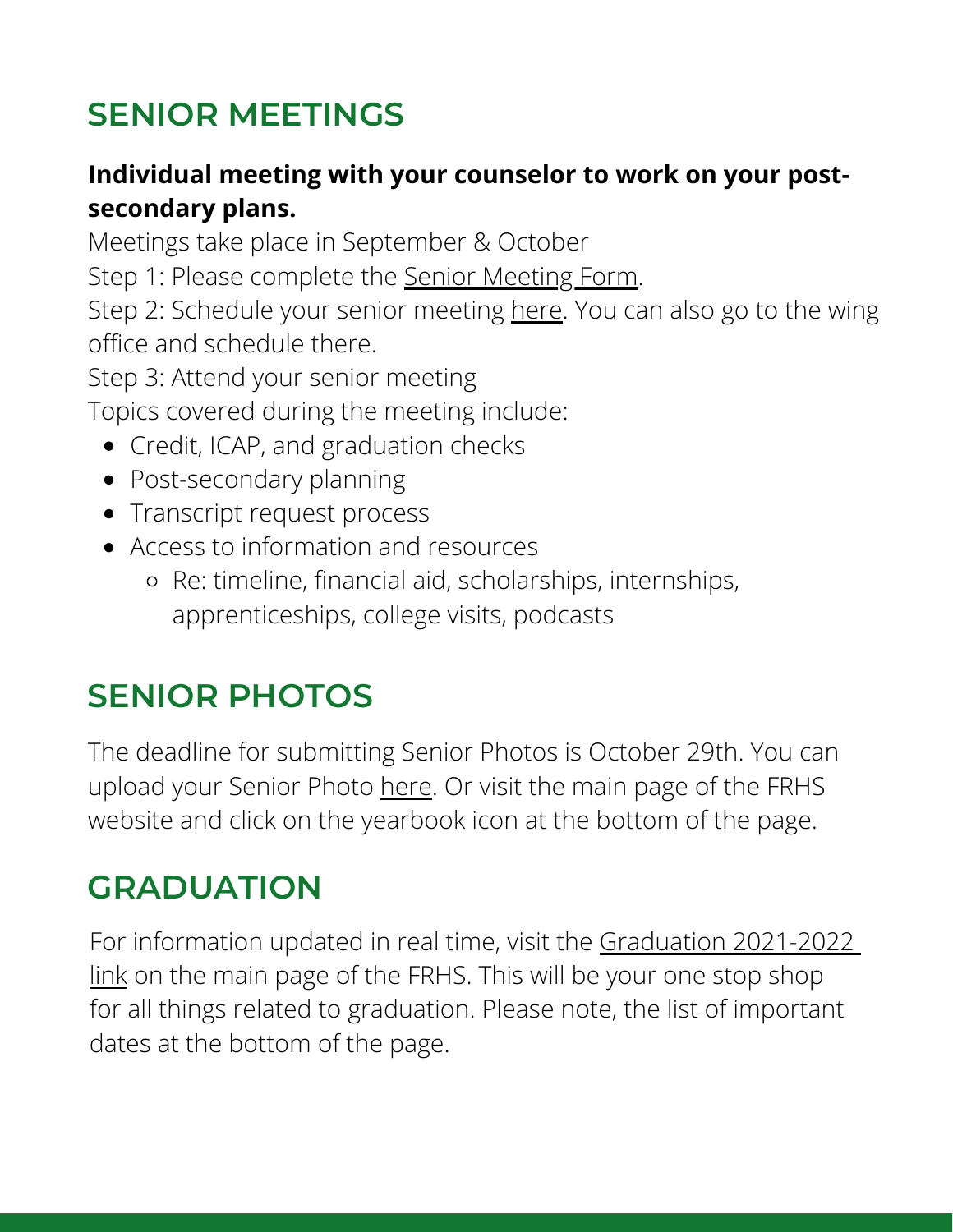#### **AP EXAMS - Fall Semester**

It is time for first Semester AP students to register for AP exams. AP exam registration is a two step process and students must complete both steps to be fully registered. Exam registration for first Semester AP Classes will be from August 24 - November 5, 2021. Any registrations processed for the first semester or AP exams after November 15, 2021, will incur a non-refundable \$40 late fee per exam.

Step 1: Indicate whether or not you will be taking the AP Exam in May on YOUR COLLEGE BOARD account.

- Create or log in to your College Board [Account](https://www.collegeboard.org/)
- Use the JOIN CODE provided by your teacher to join the class this gives you access to indicate if you are taking the exam

• The system's setting is set to indicate "Yes" for taking the exam. If a student is not taking the exam, they need to contact the AP Coordinator, Ms Reynolds, to change this decision indicator to "No".

Step 2: Select exams you are taking and make your payment in Total Registration

- Go to https://user.totalregistration.net/AP/060606
- Select the exams you are taking in May
- Pay your exam fees

The fee for each exam is \$96. Payments can be made online to Total Registration (further information will be provided upon completing registration). If you qualify for free/reduced lunch, AP exams are free.

AP EXAMS CANCELED AFTER APRIL 30, 2022 WILL BE NON REFUNDABLE.

If you have further questions, contact the AP Coordinator, Dona Reynolds at [dreynolds@psdschools.org.](mailto:dreynolds@psdschools.org)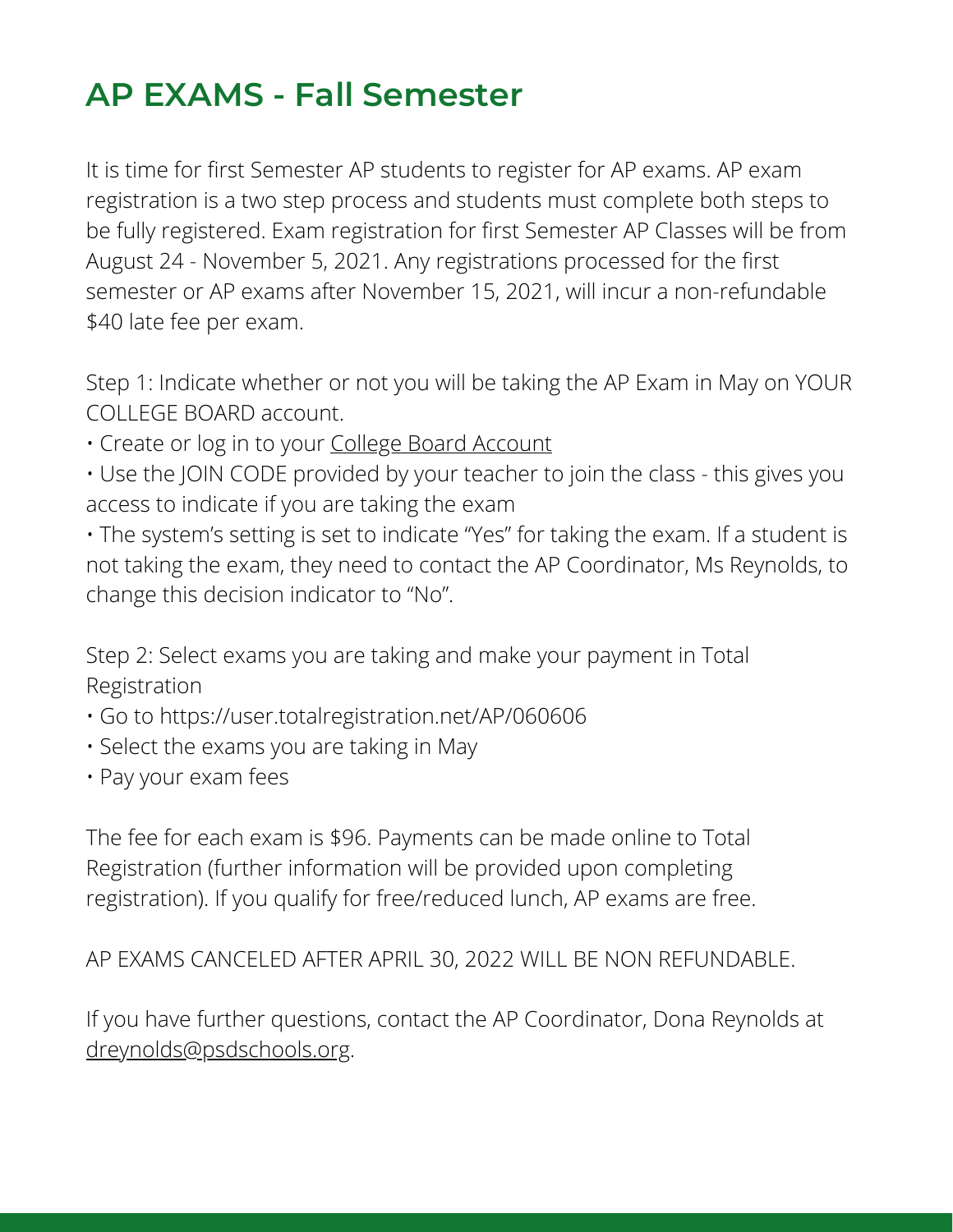# FRHS COLLEGE 02.REP VISITS

#### TAKE ADVANTAGE OF THE OPPORTUNITY  $TO$  **VISIT WITH ADMISSIONS**  $E$  **COUNSELORS FROM COLLEGES AND** UNIVERSITIES ALL OVER THE COUNTRY,

The schedules on the following two pages are updated in real time under the [College](https://docs.google.com/document/d/1yLAO5iLJ4VTThqRd5-AoyQwYyraj4FMitbQELAvvHVQ/edit) and Military visits tab on the FRHS website. Check back often for updates — it changes frequently!

Students may be school-excused to meet with the reps, but should check with their teachers first.

In-Person visits take place in the College & Career Center

Virtual visit? Be sure to bring your laptop. Logging in remotely? PSD software may block the meeting link. Be sure to use the "join with web browser" option.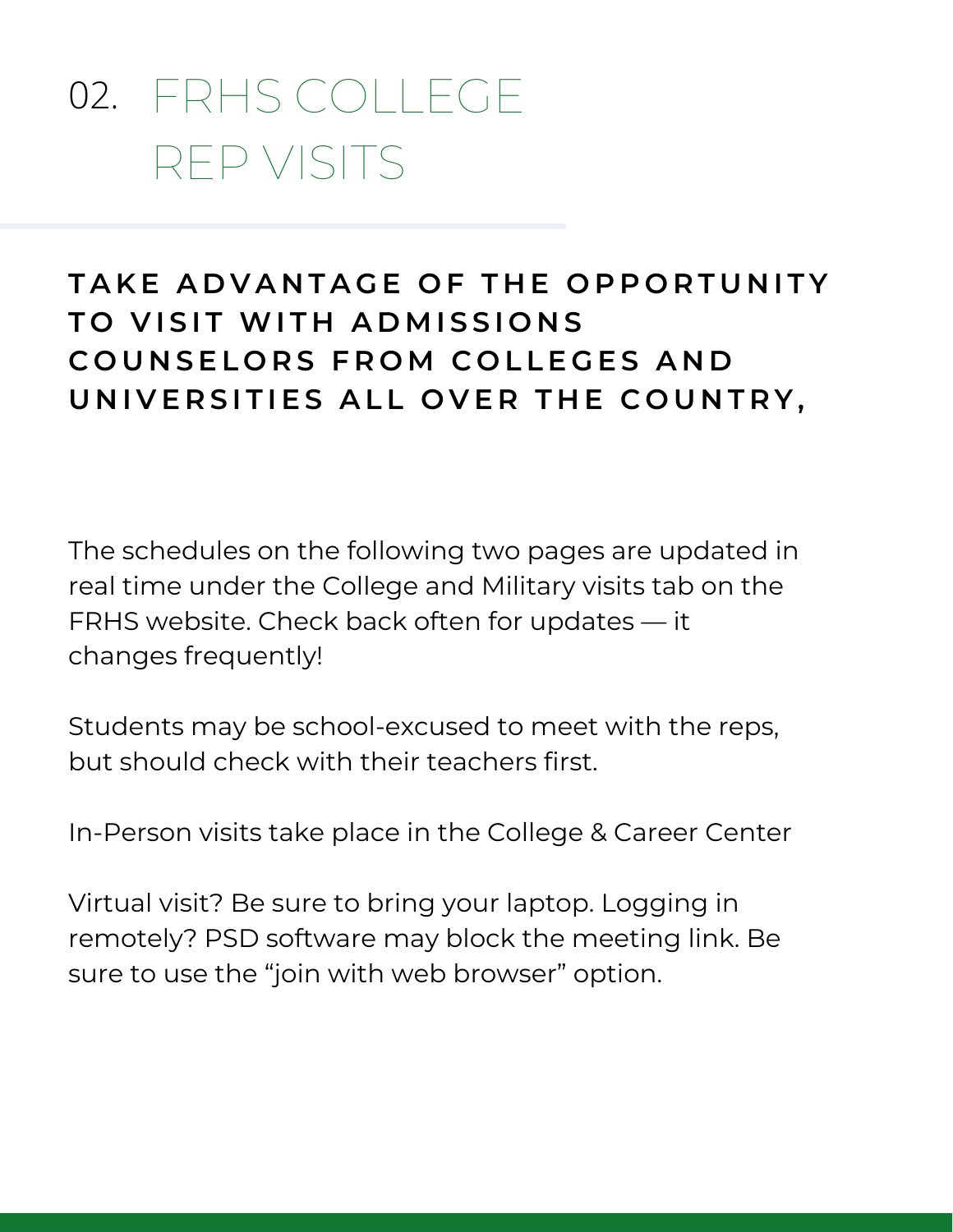# SEPTEMB

- $28$  10:00 Rollins College (FL) 10:30 Carroll College (MT) 11:00 Bowdoin College (ME) 11:30 University of San Diego (CA) 1:00 University of Northern Colorado 1:30 University of Southern California 2:00 Willamette University (OR) [[Virtual](https://willametteuniversity.zoom.us/j/98197289588) Visit Link] 3:30 Oberlin College (OH)
- $29\,$  10:30 University of Minnesota-Twin Cities 11:00 University of Kansas [[Virtual](https://kansas.zoom.us/j/7858643180) Visit Link] 11:30 Purdue (IN) [\[Virtual](https://purdue-edu.zoom.us/j/96391395632?pwd=S3U3bHJuV1lWZFJzcklKQ2UveW9xdz09) Visit Link] 1:00 Oregon State University 1:30 University of Colorado-Colorado Springs 2:30 University of Wisconsin-Madison [[Virtual](https://uwmadison.zoom.us/j/93255762814?pwd=MEpnU3ljWXRPNmVDbmphQnZYM2o3QT09) Visit Link] 3:00 University of Redlands (CA) 3:30 Miami University-Oxford (OH)

 $\overline{30}$  10:00 Rice University (TX) [\[Virtual](https://riceuniversity.zoom.us/j/96884828670?pwd=ZXRMMlZLbEpQbU1IUG8reFFQVnVMQT09) Visit Link] 11:30 New York University [[Virtual](https://nyu.zoom.us/j/99030500396) Visit Link] 1:30 University of St. Thomas (MN)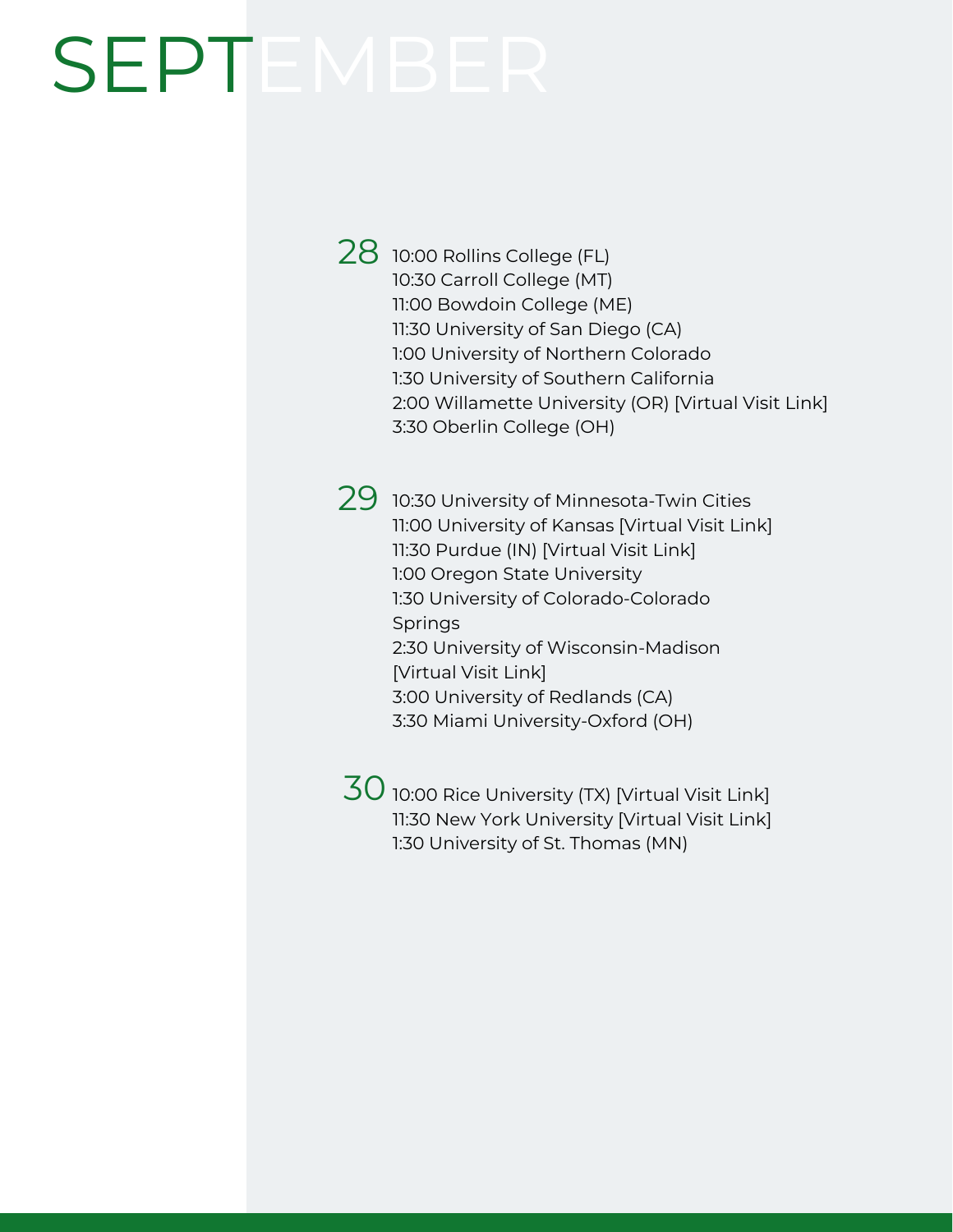# OCTOBER

| 01 | 0:00 Boise State University (ID)<br>[Virtual Visit Link]<br>11:00 University of California-Santa Barbara<br>2:00 Duke Kunshan University (China)<br>2:30 Seattle University (WA) |
|----|----------------------------------------------------------------------------------------------------------------------------------------------------------------------------------|
| 04 | 1:00 University of Puget Sound (WA)                                                                                                                                              |
| 05 | 10:00 Lewis & Clark College (OR) [Virtual Visit]<br>Link]<br>1:00 Western State Colorado University<br>4:00 UC San Diego [Virtual Visit Link]                                    |
| 06 | 10:00 Baylor University (TX)                                                                                                                                                     |
| 07 | 10:30 Pomona College (CA)                                                                                                                                                        |
| 80 | 10:00 St. Olaf College (MN)<br>10:30 Butler University [Virtual Visit Link]<br>1:00 Whitman College (WA)                                                                         |
| 18 | 1:00 Regis University (CO)                                                                                                                                                       |
| 19 | Lehigh University (PA) [Virtual Visit Link]                                                                                                                                      |
| 20 | 10:00 University of Alabama<br>11:30 University of Richmond (VA) [Virtual Visit<br>Link]                                                                                         |
| 21 | 9:30 Air Force ROTC<br>10:00 St. Michael's College (VT)<br>[Virtual Visit Link]<br>10:30 University of Oregon [Virtual Visit Link]                                               |
| 27 | 11:00 Linfield University<br>1:00 Temple University Japan [Virtual Visit Link]<br>3:00 Western Washington University [Virtual<br>Visit Link]                                     |
| 28 | Lycoming College (PA) [Virtual Visit Link]<br>3:00 Prescott College (AZ)                                                                                                         |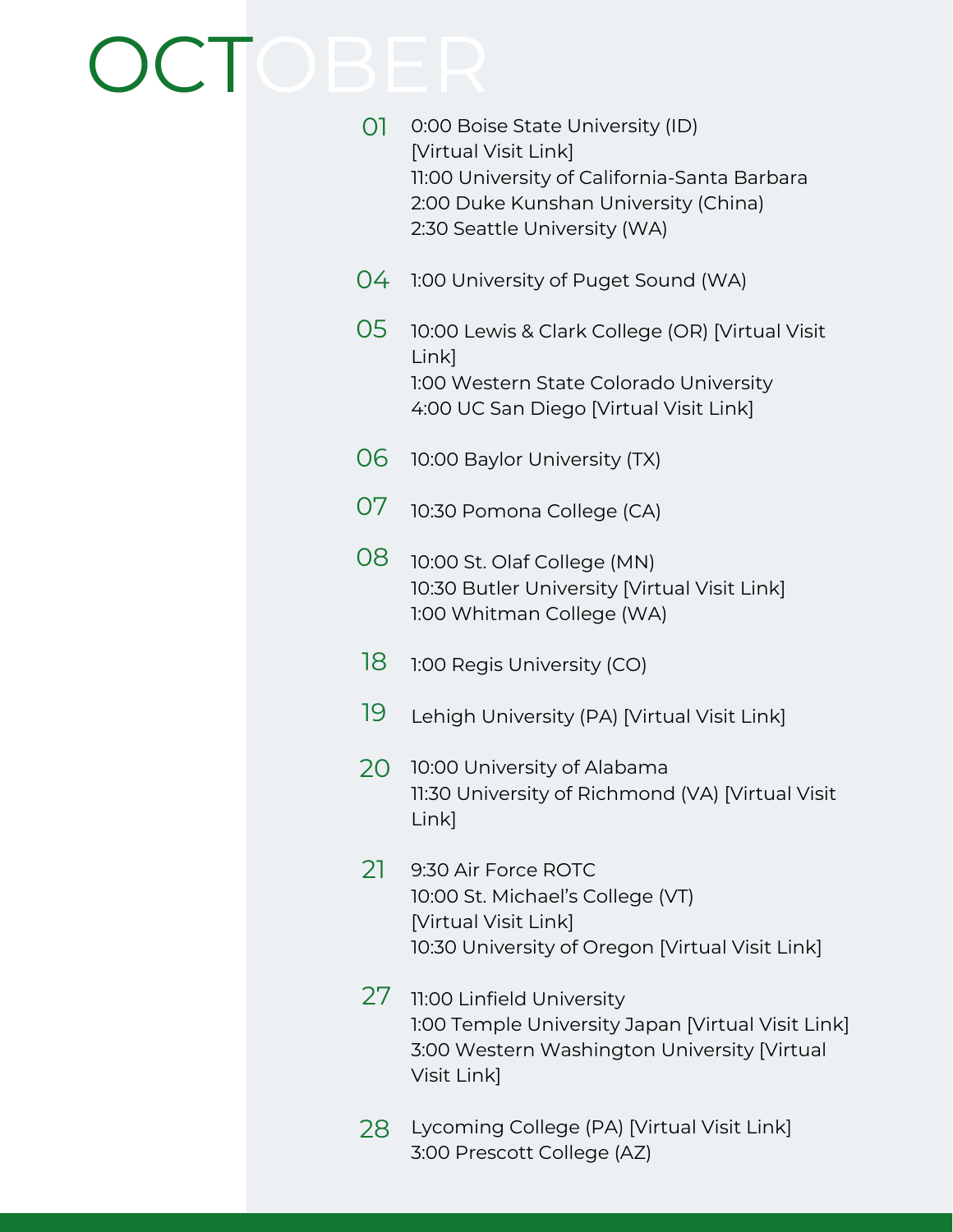# COLLEGE FAIRS 03.

# **The Colorado Virtual College Fair**



September 28: College knowledge breakout sessions 5:00-7:45PM September 29 & 30: Virtual College Fair

Registration is now open for the Colorado Virtual College Fair! Free Event!

Sign-up to virtually connect with over 210 colleges and universities from around the country. Learn about finding a college that fits, paying for college, and writing a college essay; presented by college admission counselors at

#### https://www.strivescan.com/greaterdenver/

## **FRHS College Fair**

October 11th 6-8PM



The Colorado Council on High School/College Relations is hosting a COLLEGE FAIR at FRHS!

Sign-up to meet with representative frommore than 50 colleges and universities.

https://coloradocouncil.swoogo.com/registration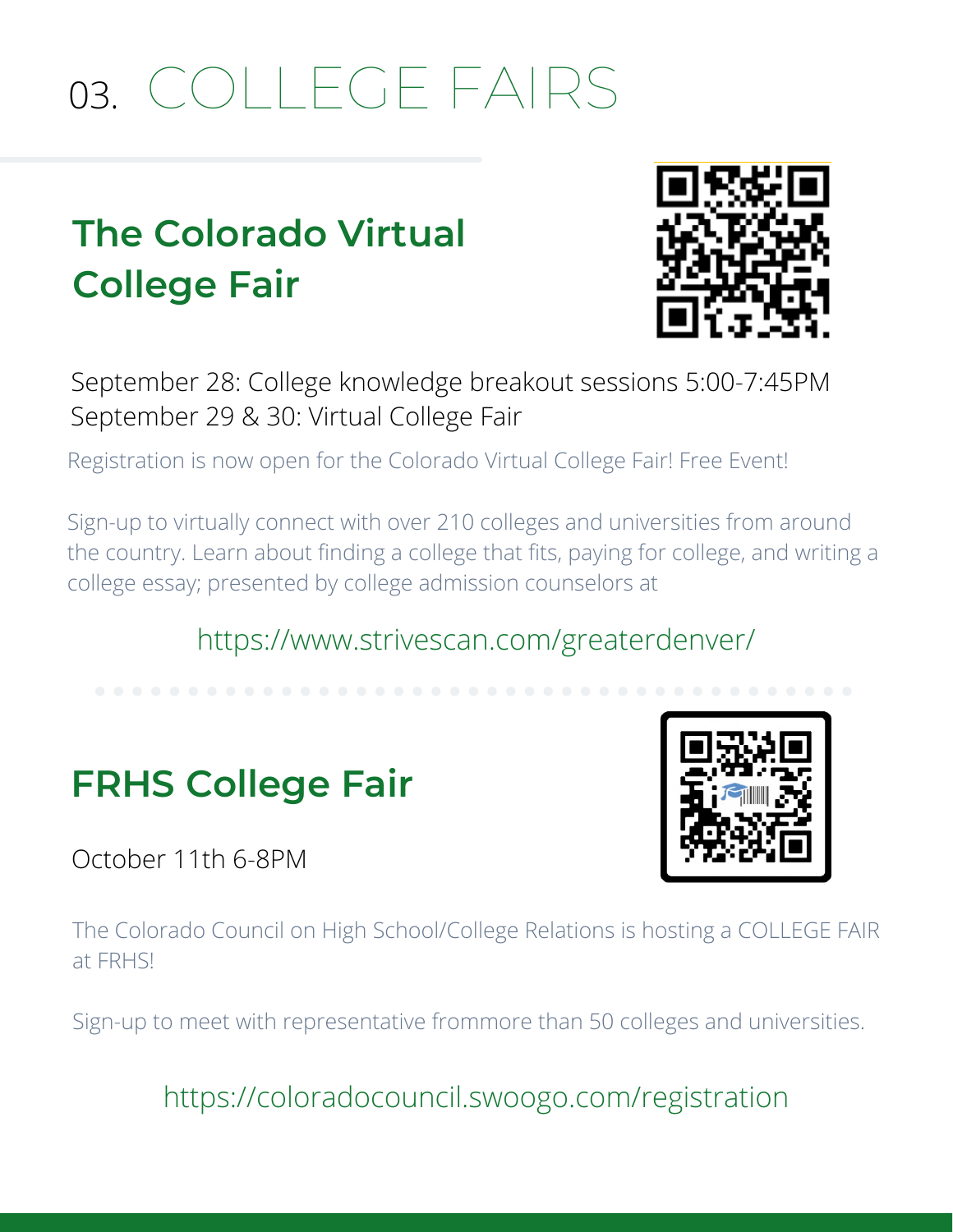# OVER FIFTY COLLEGES REPRESENTED AT **THE FRHS COLLEGE FAIR**

**O N M O N D A Y , O C T O B E R 11**

#### Adams State University

Aims Community College Black Hills State University Casper College Admissions Chadron State College Colorado Christian University Colorado Mesa University Colorado Mountain College Colorado Northwestern Community College Colorado School of Mines Colorado State University Cornell College Drake University Eastern Wyoming College Embry-Riddle Aeronautical University Fort Hays State University Fort Lewis College Front Range Community College Hastings College Iowa State University Kansas State University Lamar Community College Laramie County Community College Metropolitan State University of Denver Montana State University Billings Morningside University

Nebraska Wesleyan University Northeastern Junior College Northern Arizona University Pacific Lutheran University Prescott College Regis University Saint Louis University San Diego State University South Dakota School of Mines and Technology Texas Tech University The University of Alabama The University of Kansas The University of New Mexico University of Colorado Boulder University of Colorado Colorado Springs University of Colorado Denver University of Denver University of Idaho University of Missouri (Mizzou) University of Northern Colorado University of Oklahoma University of Tennessee, Knoxville University of Wyoming Western Colorado University Westminster College West Texas A&M University

#### \*LIST OF SCHOOLS IS SUBJECT TO CHANGE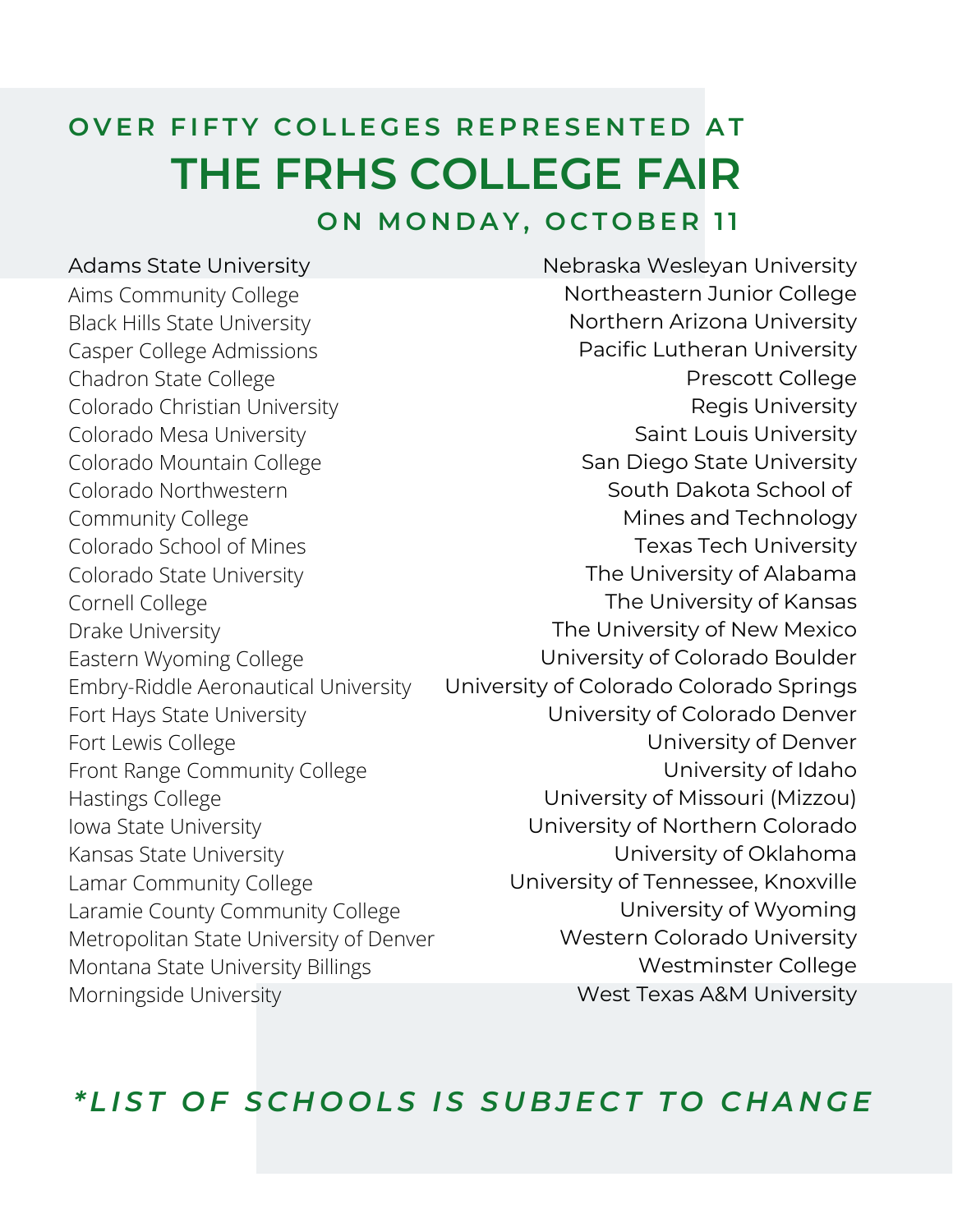## **The Sisters**

The Sister Colleges: Barnard Bryn Mawr Mount Holyoke Smith Wellesley

Curious about what sets the Sister Colleges apart? Wondering If you might be a fit for a women's college? Join us for a panel and learn what defines the Sisters. The deans and directors of admission invite you to one of our joint, virtual sessions:

Saturday, September 18, 1:00-2:15 pm EDT

Register at : wellesley.edu/admission/sisters

# **Pitzer College Presents: Liberal Arts College Virtual Fairs**

Registration provides access to a live Zoom chat with representatives from the following 14 institutions: Claremont McKenna College, Colorado College, Denison, Grinnell College, Macalaster College, Pitzer College, Rhodes College, Rollins, Scripps, Sewanee, St. John's College, Trinity University, Union College, & Richmond:

Wednesday, Sept. 29 | 6 - 8 p.m. CDT Wednesday, Oct. 6 | 6 - 8 p.m. CDT

Contact [Pitzer Admissions](https://www.pitzer.edu/admission/) for information on how to register.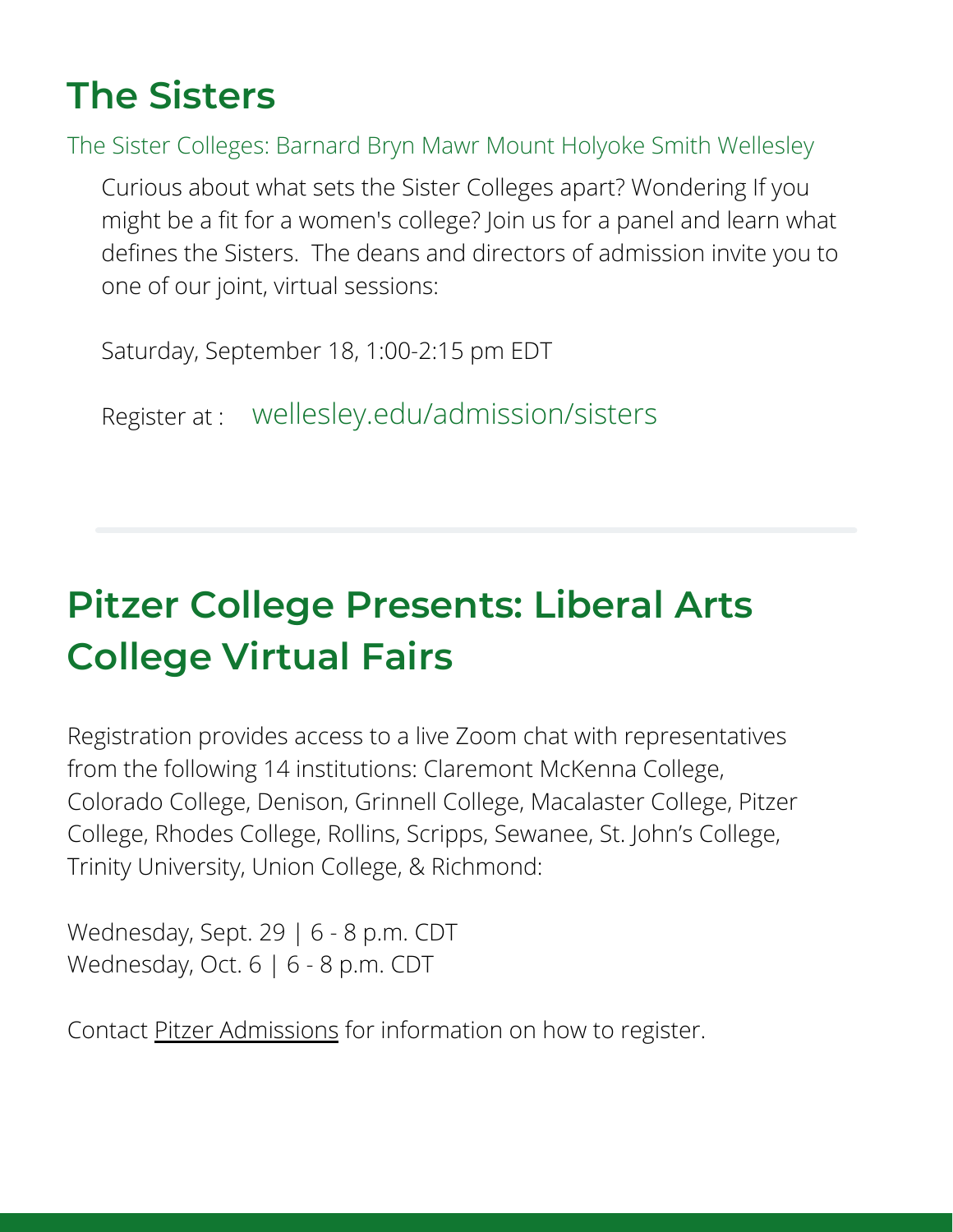### VIRTUAL INFORMATION SESSIONS

Amherst College Find virtual information sessions here: [https://](https://www.amherst.edu/admission/visit) [www.amherst.edu/admission/](https://www.amherst.edu/admission/visit) [visit](https://www.amherst.edu/admission/visit)

California Institute of Technology Virtual visit information available here: [https://](https://www.admissions.caltech.edu/visit) [www.admissions.caltech.edu/visit](https://www.admissions.caltech.edu/visit)

Claremont McKenna College Virtual [Information](https://connect.cmc.edu/portal/virtual_visit) Sessions

#### Parent & Family [Information](https://connect.cmc.edu/portal/parents)

Cornell University Find virtual information sessions here: [https://](https://blogs.cornell.edu/admissions/information-session/) [blogs.cornell.edu/admissions/inform](https://blogs.cornell.edu/admissions/information-session/) ation-session/

Duke University Discover Duke events will be virtual this year: [https://](https://admiss.ugrad.duke.edu/portal/discover-duke) [admiss.ugrad.duke.edu/portal/disco](https://admiss.ugrad.duke.edu/portal/discover-duke) ver-duke

Princeton University Live Information Session with an Admission Officer: [https://admission.princeton.edu/virt](https://admission.princeton.edu/virtual-visit/virtualinformation-session) ual-visit/virtualinformation-session

Stanford University Stanford is hosting virtual opportunities this fall: [https://](https://admission.stanford.edu/engage/) [admission.stanford.edu/engage/](https://admission.stanford.edu/engage/)

University of California Berkeley Berkeley is offering virtual admissions presentations this year: [https://apply.berkeley.edu/portal/pr](https://apply.berkeley.edu/portal/presentation)

esentation

University of California Los Angeles Virtual Campus Tours: [https://www.youvisit.com/tour/ucla/](https://www.youvisit.com/tour/ucla/81405?%20tourid=tour1_11_15_15_32109&pl=v&m_prompt=1) 81405? [tourid=tour1\\_11\\_15\\_15\\_32109&pl=v&m](https://www.youvisit.com/tour/ucla/81405?%20tourid=tour1_11_15_15_32109&pl=v&m_prompt=1) \_prompt=1

University of Pennsylvania Find admissions workshops & panel discussions here: [https://admissions.upenn.edu/admi](https://admissions.upenn.edu/admissionsand-financial-aid/visit-penn/workshops-panelsevents) ssionsand-financial-aid/visitpenn/workshops-panelsevent[s](https://admissions.upenn.edu/admissionsand-financial-aid/visit-penn/workshops-panelsevents)

Williams College Find Colorado admissions events here: https:// [myadmission.williams.edu/portal/in](https://myadmission.williams.edu/portal/inyourarea?id=efaa9368-f47f-482e-bc43-2b80d19629df) yourarea

Yale College Please explore the Yale virtual tour or [register](https://admissions.yale.edu/virtual-tour) for a virtual event.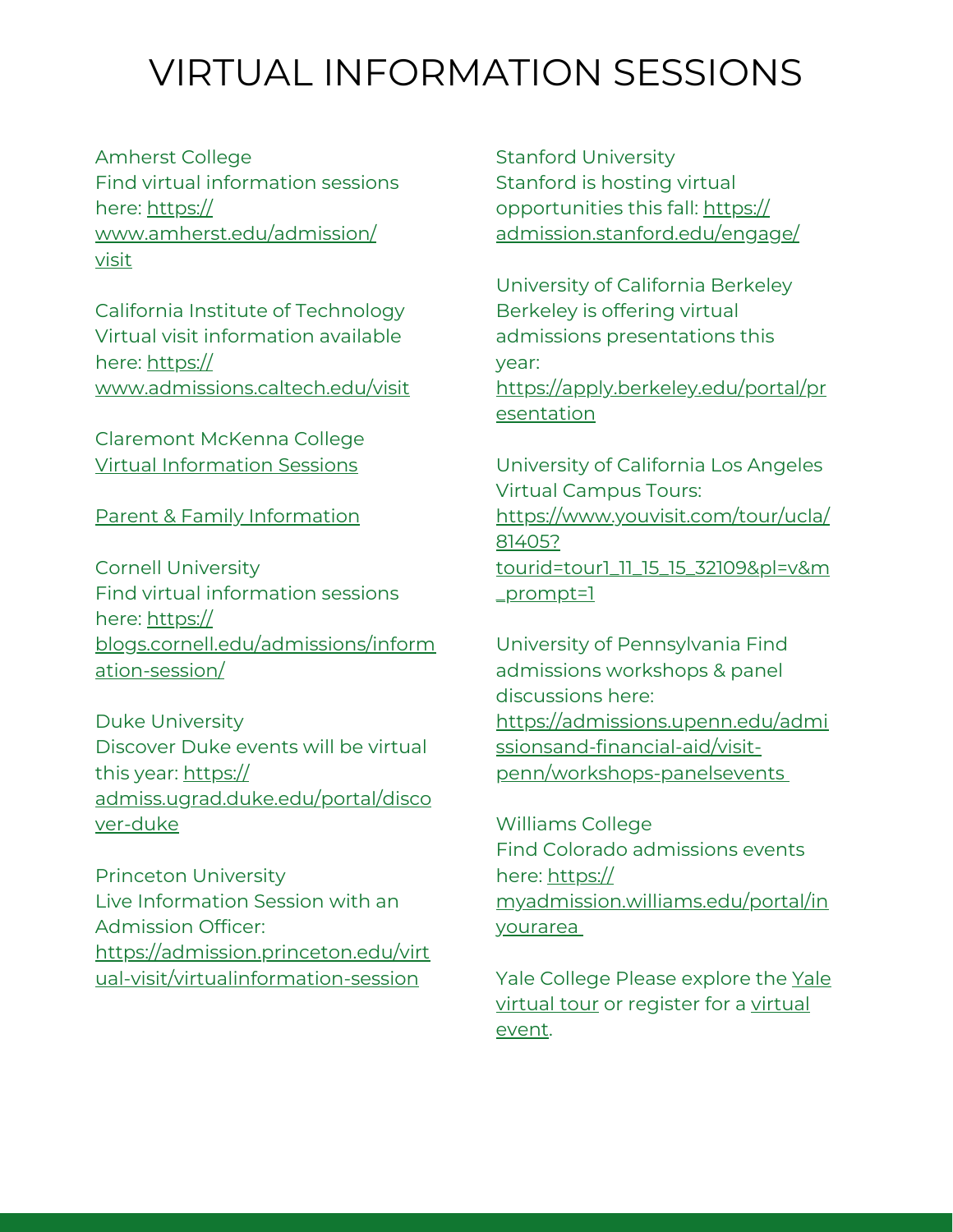## VIRTUAL INFORMATION SESSIONS cont.

#### Cal Poly

Sign up for an ["Explore](https://www.calpoly.edu/tours/virtual-tours) Cal Poly" virtual visit guided by current students and an Admissions Officer! They'll provide an overview of campus, majors, student life, and the admission and application

University of Southern California Check the website for a full list of locations across the U.S. [admission.usc.edu/discoverusc](https://admission.usc.edu/meet-us/discover-usc/)

[admission.usc.edu/virtual](https://admission.usc.edu/meet-us/virtual-tour-programs/)

[admission.usc.edu/meet-us](https://admission.usc.edu/meet-us/)

University of Colorado Anschutz Medical Campus Interested in a career in the health profession? Visit [https://www.cuanschutz.edu/events](https://www.cuanschutz.edu/events/signature-events/prehealth-day) /signature-events/prehealth-day to learn more about their programs

Amherst, Bowdoin, Carleton, Pomona, Swarthmore and William Connect with our deans of admission to learn about the upcoming application season, [https://www.sixcolleges.org](https://www.sixcolleges.org/counselors/rsvp/rsvp-student-events.html?utm_term=F22&utm_content=fallinv1domcouns&utm_source=sixcolleges&utm_medium=email&utm_campaign=admissions)

Colorado College Learn more about virtual tours at [https://www.coloradocollege.edu/ad](https://www.coloradocollege.edu/admission/for-students/explore-campus/virtual-opportunities/virtual-opportunities.html) mission/

USC Viterbi School of Engineering Learn more about the disciplines, our community, and get answers to your questions at our virtual [events](https://viterbiadmission.usc.edu/visit/).

Harvard, Princeton, U of Virginia, Wellesley, Yale Click [here](https://fch.psdschools.org/sites/fch/files/SITE_FILES/Career/Harvard%2C%20Princeton%2C%20UVA%2C%20Wellesley%20%26%20Yale%20Virtual%20Visits.pdf) to sign up for virtual tours of these exclusive school.

University of Chicago Virtual events are listed [here](https://fch.psdschools.org/sites/fch/files/SITE_FILES/Career/University%20of%20Chicago%20Virtual%20Events.pdf).

#### PSD Financial Aid Night [VIRTUAL EVENT]

Tuesday, October 5, 2021 — Link TBA

CSU's Office of Financial Aid will present an overview of the financial aid process, generally applicable to most colleges. Topics will include paying for college, the FAFSA, grants, loans, scholarships, financial award letters, etc. A Q&A session will follow the presentation. A version presented in Spanish will also be offered.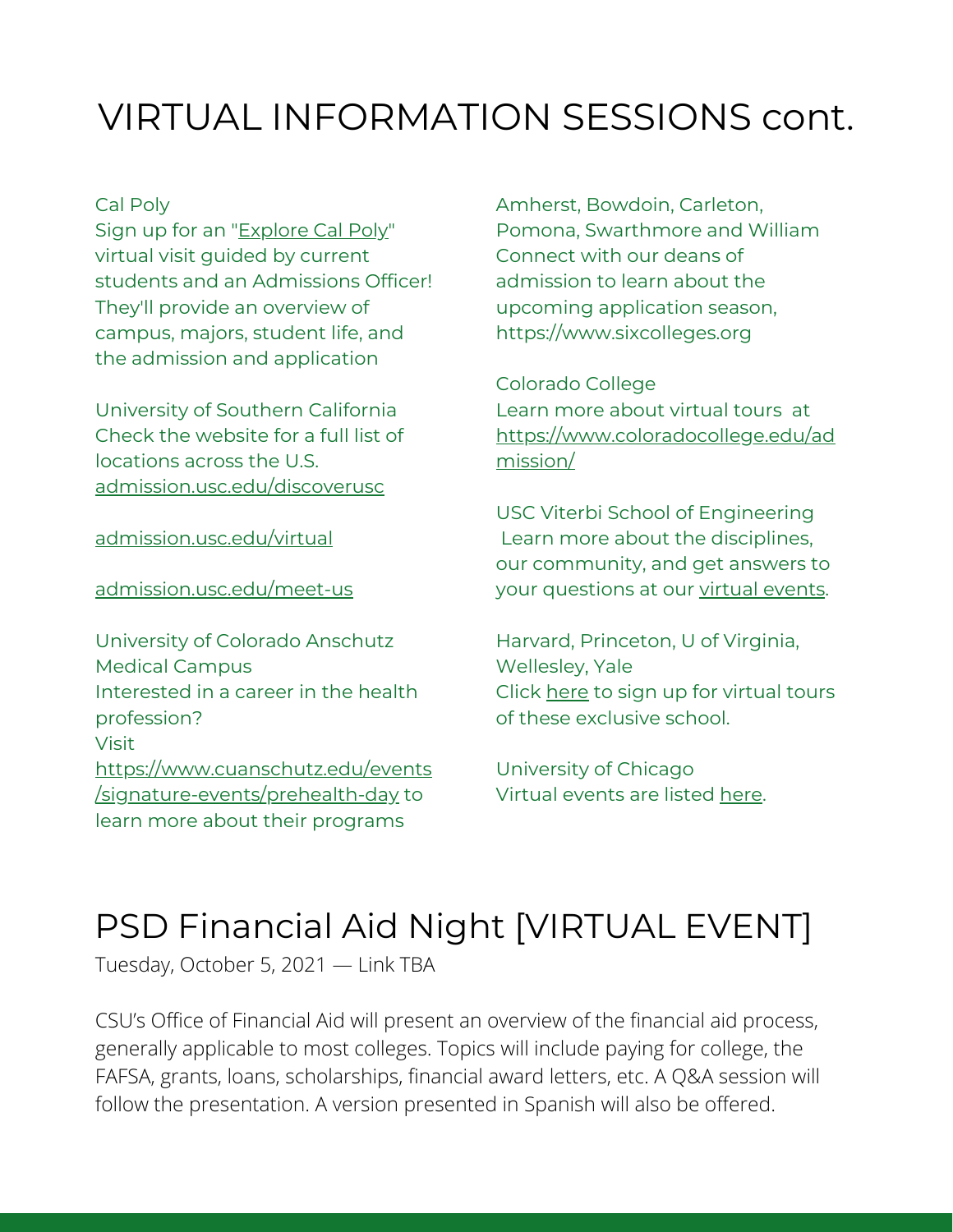# 04. COLLEGE APPLICATIONS

#### **A P P L Y I N G T O C O L L E G E C A N F E E L** OVERWHELMING, TAKE IT ONE STEP AT **A T I M E A N D K N OW T H A T WE A R E H E R E T O S U P P O R T Y O U .**

\_ \_ \_ \_ \_ \_ \_ \_ \_ \_ \_ \_ \_ \_ \_ \_ \_ \_ \_ \_ \_ \_ \_ \_ \_ \_ \_ \_ \_ \_ \_ \_ \_ \_ \_ \_ \_ \_ \_

#### **College Application Drop-In Day**

Tuesday, October 19th

Need Help with the college application process?!

Counselors will be available all day to answer any questions you may have.

#### **Colorado Free Application Days Event in the College & Career Center**

Thursday, October 21st

October 19th-21st are **Colorado Free [Application](https://cdhe.colorado.gov/sites/highered/files/Colorado%20Free%20Application%20Day%20Instructions_2021.pdf) Days**. Many colleges throughout Colorado waive application fees!

Your school counselors will be in The College & Career Center all day on Oct 21st to assist students with applications and answer questions.

An admissions representative from CSU will be available from 10-1 to assist students specifically with CSU applications. We'll see you there!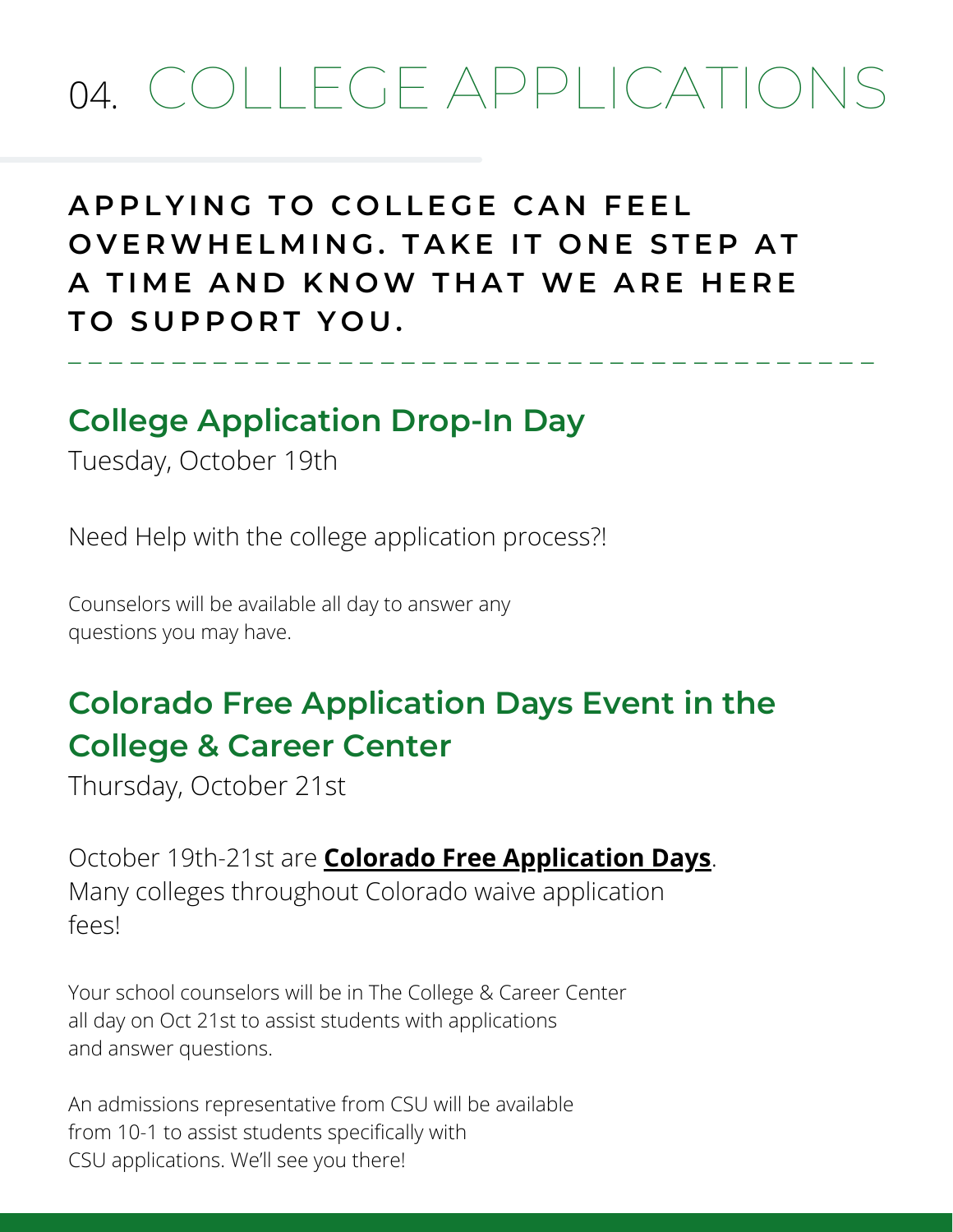# COLLEGE ADMISSIONS VOCAB

#### Early Decision

Requires you to commit to attending a college/university if accepted. Increased % of students accepted to selective colleges via Early Decision. Student must withdraw applications to all other colleges/universities.

## Early Action

Permits you to apply to a college or university of your choice and receive an admissions decision early in the senior year. Increased % of students accepted to selective colleges via Early Action. Non-binding.

# Rolling Admission

The application process in which an institution reviews applications as they are received and offers admissions decisions to students soon after they are made.

#### FSA ID

Student & Parent create unique FSA ID serves as your legal signature on the Free Application for Federal Student Aid (FAFSA).

# (EFC)

Expected Family Contribution

The total amount the federal government expects students and their families to pay toward college costs based on tax information from the prior year, e.g. students entering college in Fall 2022 will use tax informations from 2020.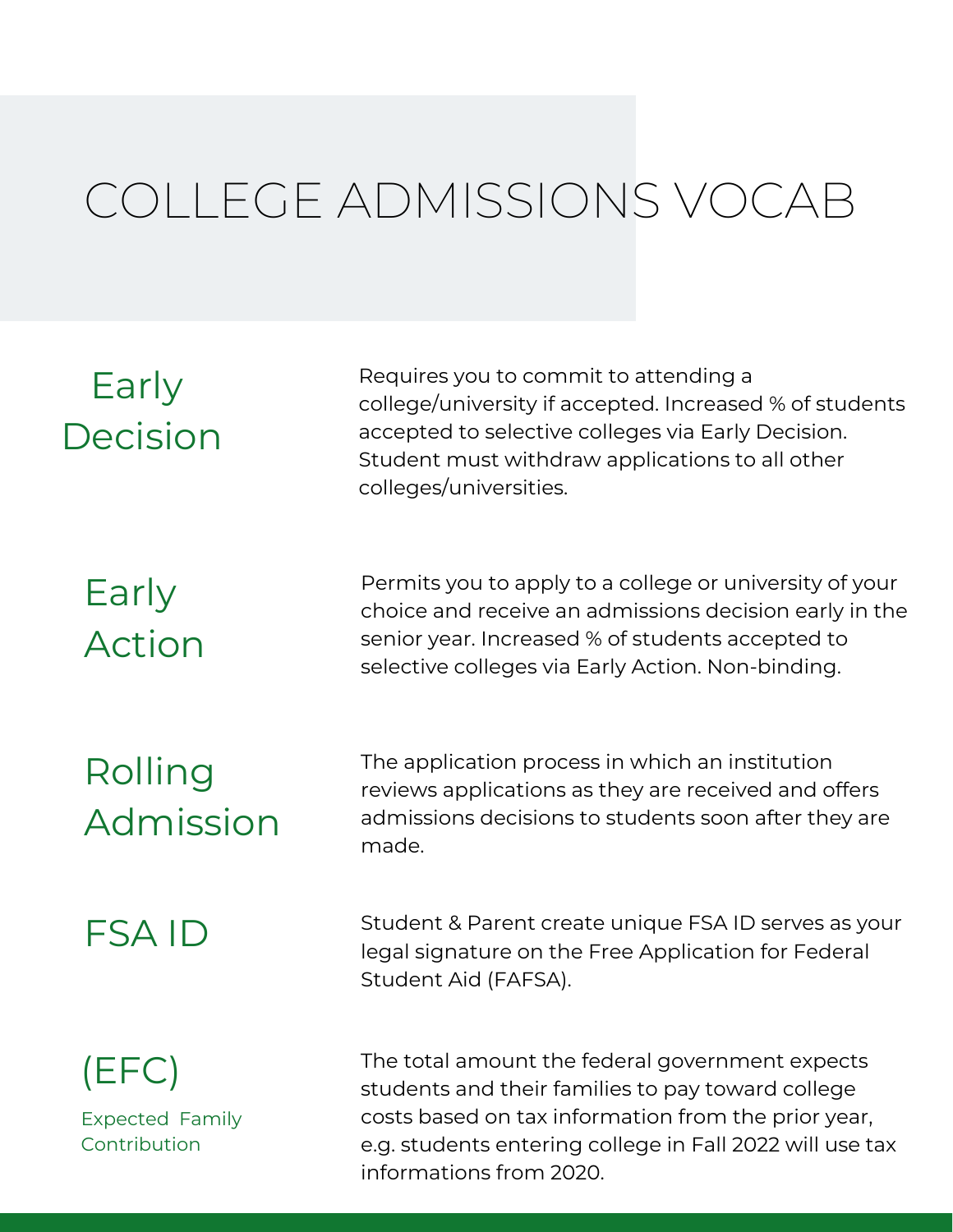## THE C O M M O N A P PLICATION

The Common App is an undergraduate application clearinghouse that students may use to apply to almost 900 member colleges and universities. The Common App is time consuming to complete, but worth the effort if you are applying to multiple schools that accept it. Your Common Application has two sides:

- Your personal section
- An FRHS section, which provides information directly to Common App on your behalf (your transcript, counselor forms, etc.).

#### Required Documents Supplemental Forms

OFFICIAL TRANSCRIPT One \$3 fee will cover transcripts for all your Common App schools. Order your transcript at [https://psdschools.schoolpay.com/.](https://psdschools.schoolpay.com/)

COUNSELOR REPORT & SSR Common Applications require a Counselor Report and a Secondary School Report. You do not need to provide those forms. Your counselor will submit them.

Many Common App schools require supplemental forms. Some member institutions require that you submit the supplement prior to submitting the Common App. Find information about those requirements on the dashboard of your Common Application account, under "My Colleges." Click on each college to review their additional requirements.

## LINKING C O M M O N A P P & XELLO

Your school is integrating Xello with Common App. This means you can link your Common App account with Xello to begin requesting forms from your counselor and recommendations from your teachers.

Note: To request recommendations from coaches, mentors, or other community members outside of your school, use the Other Recommender section under the Recommenders & FERPA tab in your Common App account.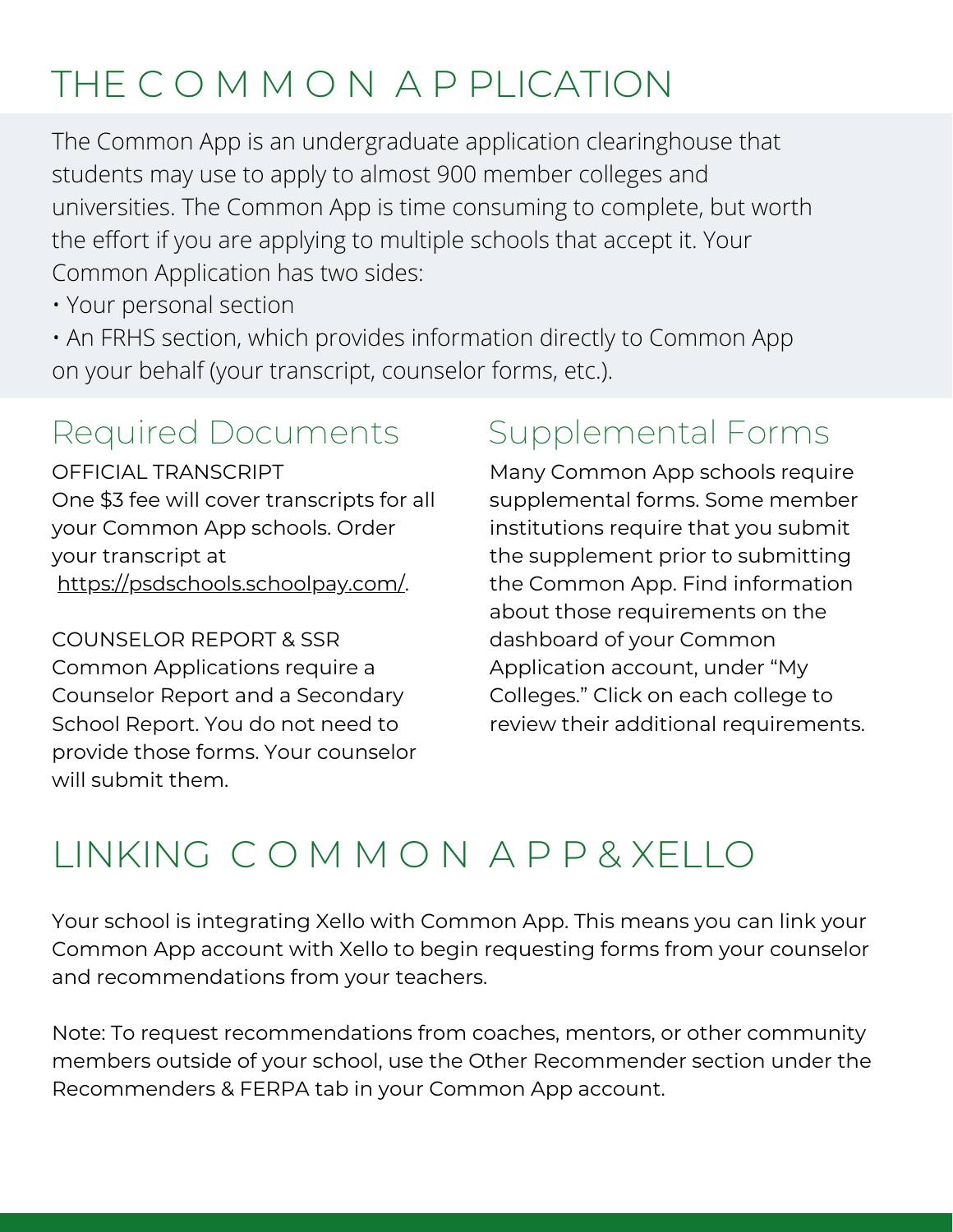# LINKING C O M M O N A P P & XELLO Step by Step

#### **Prepare for the 2021/22 Application Season**

You can begin linking your account when Common App opens on August 1st, 2021. Make sure you follow the FERPA Authorization Release steps below before you begin linking your accounts. If you started working in Common App in your junior year, some of your data may delete over the summer.

#### **Before Linking Common App with Xello**

Before you can begin working with Common App in Xello, you'll need to do the following: 1 Sign in to Common App. 2 In the My Colleges tab, add the colleges you plan to apply to. 3 Complete the Questions asking your preferred start term and admission plan. 4 Go to the Recommenders and FERPA section in any of your selected colleges. 5 Sign the FERPA Authorization Release.

#### **Link Your Common App Account with Xello**

Once you've signed the FERPA Authorization Release, you'll connect your Xello account to Common App. Connecting the two accounts means you can begin submitting requests for Common App documents and recommenders in Xello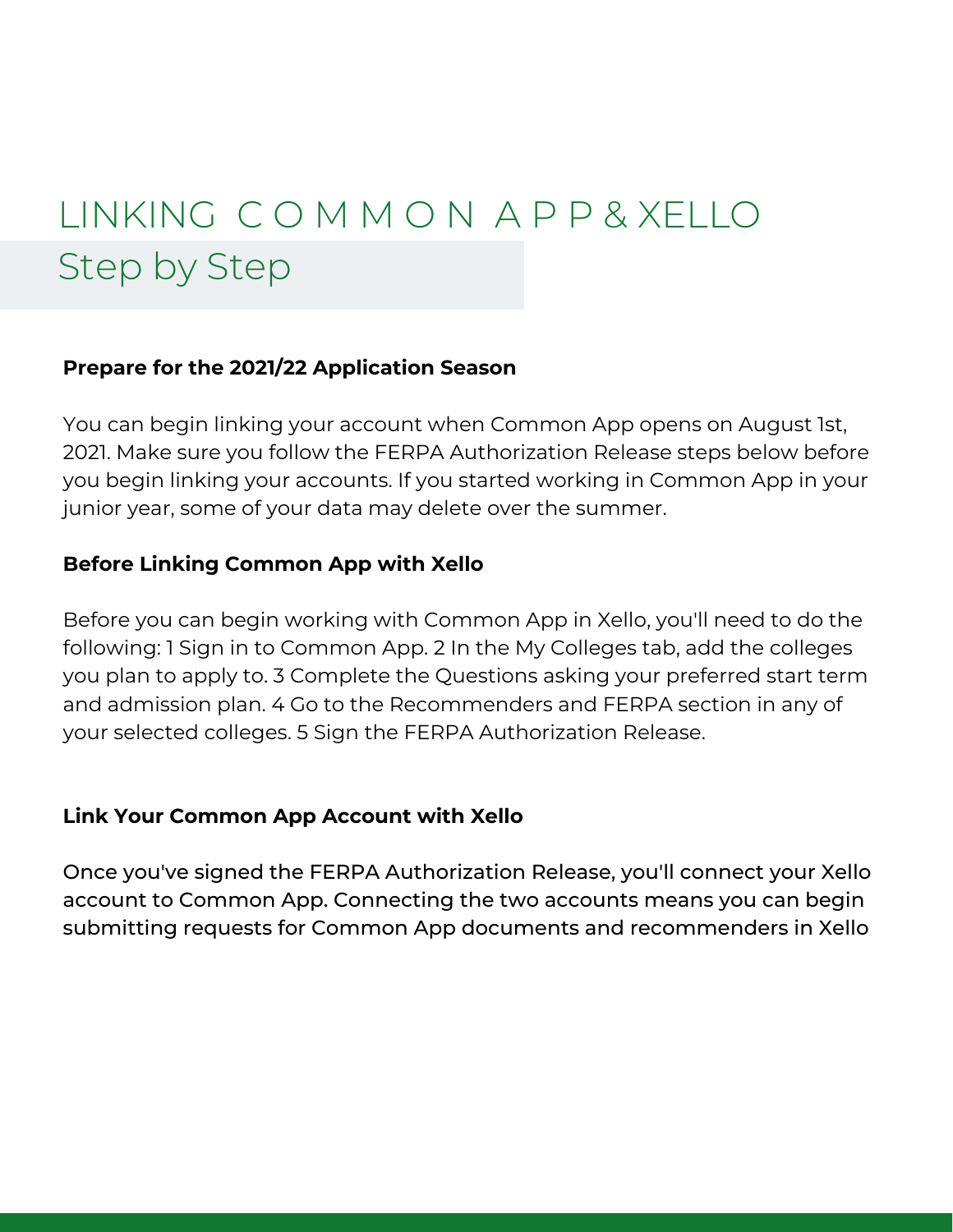#### **To link your Common App account with Xello:**

1 Log in to Xello.

2 From Student Dashboard, under Goals & Plans, click College Planning.

3 Click View My Applications to see your full list of colleges you're tracking.

4 At the top of the page, in the banner with the Common App logo, click Connect to open the Common App login page.

• Once you've logged into Common App, you'll immediately be popped back into the page you left in Xello.

• The banner at the top of the page now states the accounts are connected

5. Sign in to Common App.

• A pop-up will first let you know you may need to redo tasks you've already completed. This could include assigning a counselor or requesting a Teacher Evaluation. This will only apply to colleges associated with Common App.

Once the accounts are connected, the colleges in your My Colleges list in Common App will have been added to your Application Tracker in Xello. You can easily identify which colleges are linked to Common App by the badge next to the college name.

#### **Assign a Counselor to Send Forms**

Next, you'll need to assign a counselor at your school to send the necessary forms for your application to Common App colleges.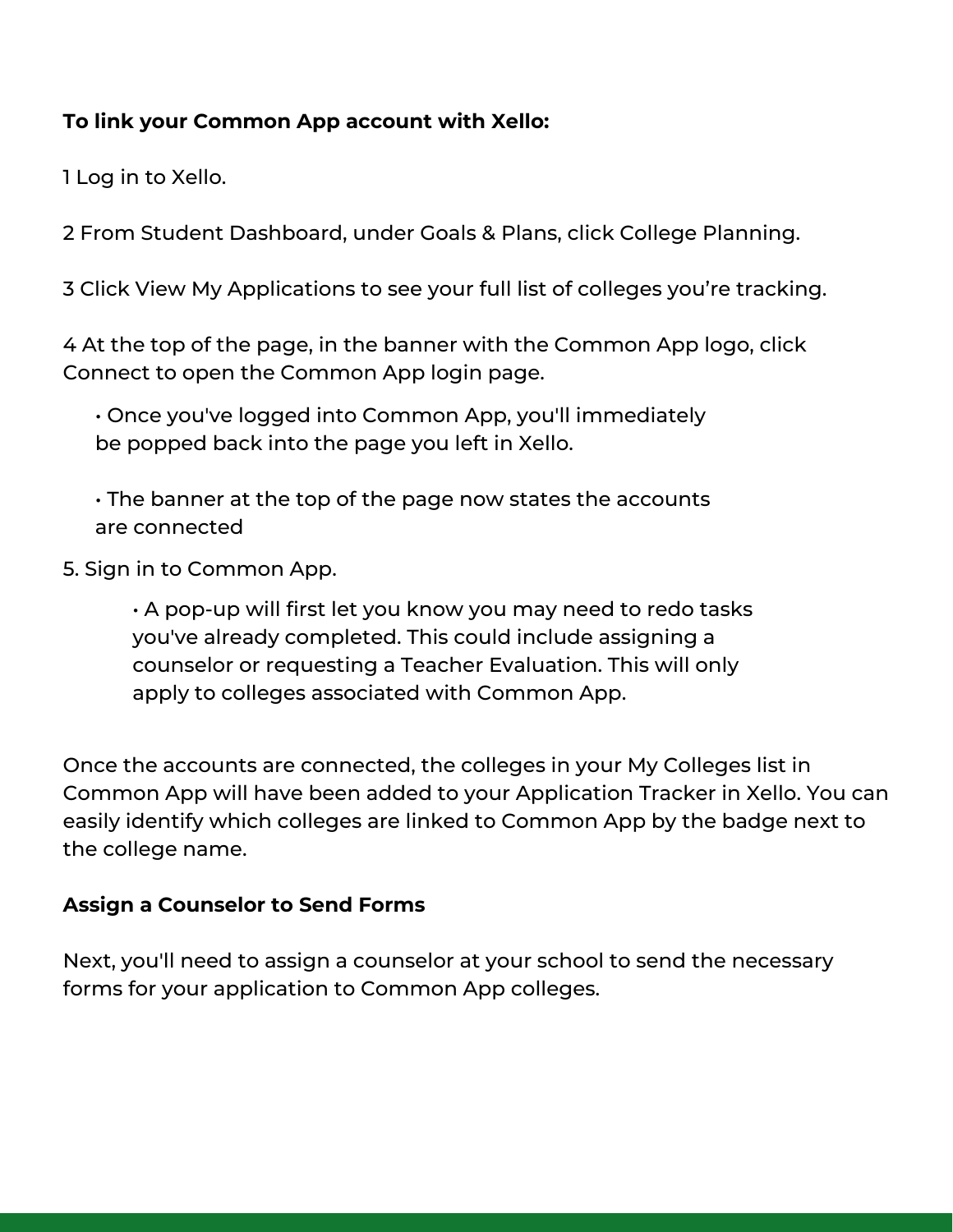#### **To assign a counselor to send your forms to Common App colleges:**

1 Click on a college with the Common App logo to open a brief profile of that college.

2 Next to Counselor Forms, click Assign Counselor to open the list of counselors at your school.

• You'll only need to assign a counselor once. This request will ensure the assigned counselor sends the necessary forms to all schools saved your My Colleges list in Common App.

3 Choose the counselor at your school in charge of your transcript and Common App forms. Click Select.

4 Click Next to return to the college page.

• A banner at the top of the page indicates success.

#### **Request Teacher Evaluations for Common App Colleges**

You'll use Xello to request a teacher write and send a Teacher Evaluation on your behalf to colleges that you've specified.

To request a Teacher Evaluation be completed and sent to Common App colleges:

1 Click on a college with the Common App logo to open a brief profile of that college.

2 Next to Teacher Evaluations, click Request to open the list of teacher recommenders available at your school in Xello.

• If you want to request an educator outside of the list in Xello, you can request other recommenders from your account in Common App.

3 Choose the referrer you'd like and click Select .

4 Click Send to be returned to the college page.

• A banner at the top of the page indicates success.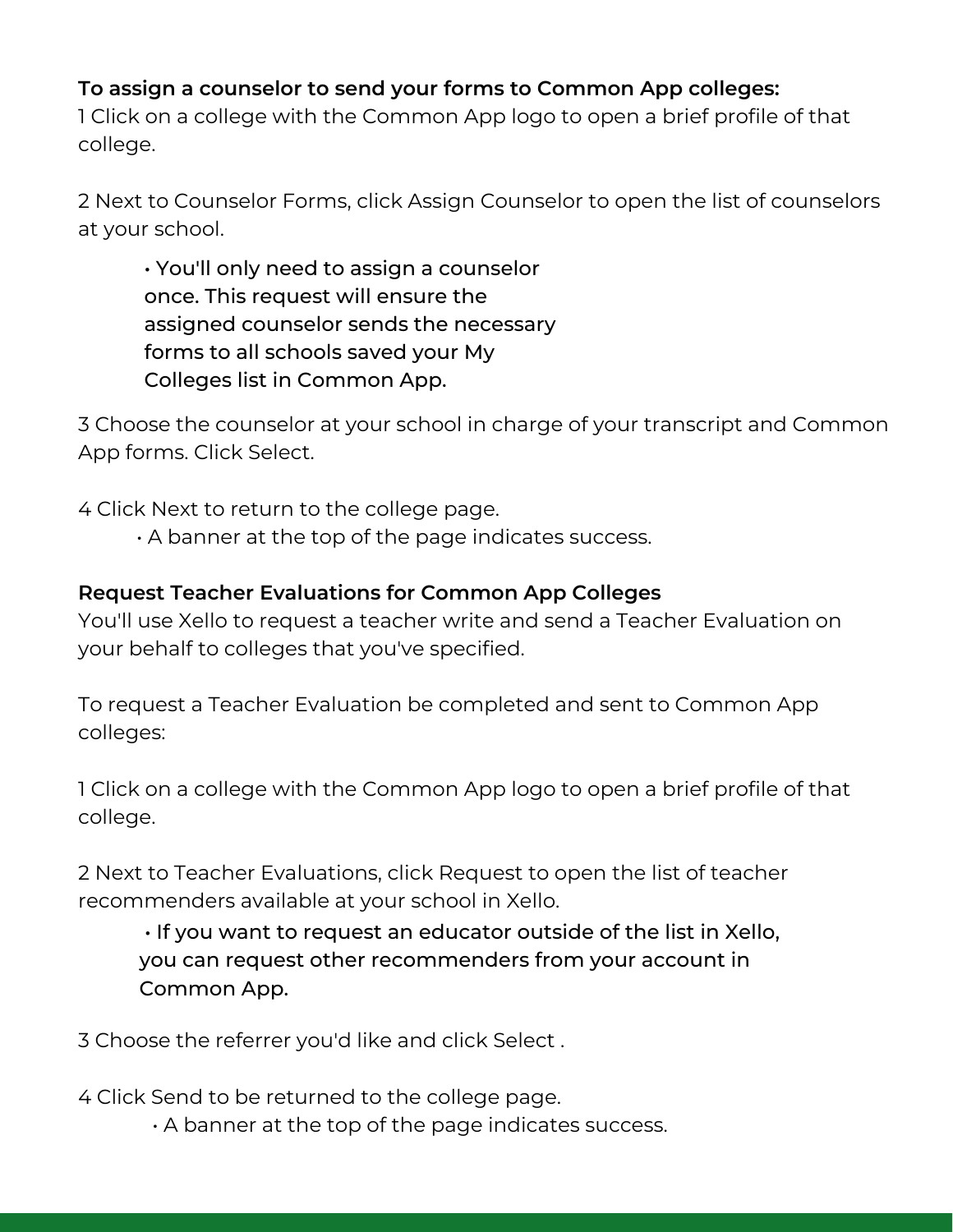# FAFSA

#### **WHAT IS FAFSA?**

The Free Application for Federal Student Aid (FAFSA) is the form that determines your financial aid from the government and most colleges. The form collects personal and financial information from students and parents, and applies a formula to determine your Expected Family Contribution (EFC).

#### **STUDENTS WILL BE ABLE TO SUBMIT THEIR FREE APPLICATION FOR FEDERAL STUDENT AID FOR THE 2022-23 ACADEMIC YEAR BEGINNING ON OCTOBER 1, 2021.**

Learn more here:

#### [studentaid.gov](https://studentaid.gov/h/apply-for-aid/fafsa)

#### [Understanding](https://application.admissions.ucdenver.edu/portal/financialaidliteracy?id=926bb253-fff8-4c75-9058-4307d3a4bc5b) Financial Aid & FAFSA Workshop

The University of Colorado Denver will be hosting various virtual events for those interested in financial literacy learning to help students, parents, high school partners and community with navigating the daunting task of preparing for college and securing funding to help pay with educational cost. Financial Literacy also includes learning to be financially capable as a student and throughout life. Register for our upcoming virtual events at:

CU Denver Financial Aid Workshop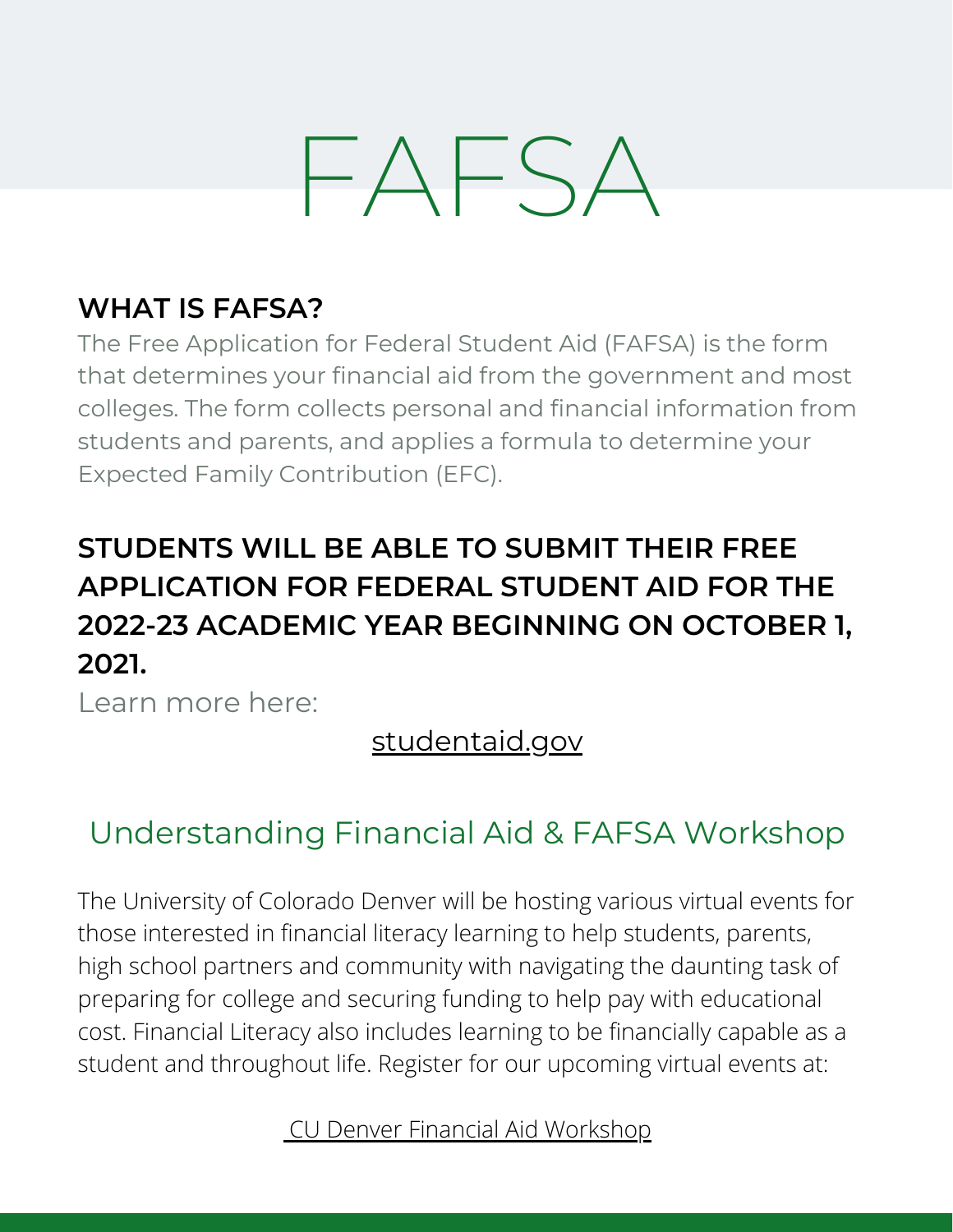#### College Application Deadlines for 2022 Graduates: Colorado Schools

#### *The earlier you apply, the better your chances of acceptance and financial aid!*

ADAMS STATE UNIVERSITY: Rolling admission; first semester senior year suggested

COLORADO COLLEGE: Early Action: November 1, 2021 Early Decision I: November 1, 2021 Early Decision II: January 15, 2022 Regular Action: January 15, 2022

COLORADO MESA UNIVERSITY: Rolling admission; first semester senior year suggested

COLORADO SCHOOL OF MINES: Priority I: September 15, 2021 | Priority II: November 1, 2021 Rolling admission after 1/15/22 based upon space available

COLORADO STATE UNIVERSITY @ Fort Collins: Early Action: December 1, 2021 | Regular Decision: February 1, 2022

COLORADO STATE UNIVERSITY @ Pueblo: Rolling admission; first semester senior year suggested

FORT LEWIS COLLEGE: Rolling admission; first semester senior year suggested

METROPOLITAN STATE UNIVERSITY OF DENVER: Regular Decision: May 1, 2022

NAROPA UNIVERSITY: Rolling admission; first semester senior year suggested | Priority: January 15, 2022

REGIS UNIVERSITY: Rolling admission; first semester senior year suggested Nursing Priority: December 1, 2021 | Priority: April 15, 2022

ROCKY MOUNTAIN COLLEGE OF ART AND DESIGN: Rolling admission; first semester senior year suggested

UNITED STATES AIR FORCE ACADEMY: Interested students should start the process during second semester of their junior year by meeting with their counselor.

UNIVERSITY OF COLORADO @ Boulder: Early Action: November 15, 2021 | Regular Decision: January 15, 2022

UNIVERSITY OF COLORADO @ Colorado Springs: Rolling admission; first semester senior year suggested

UNIVERSITY OF COLORADO @ Denver: Rolling admission; first semester senior year suggested Regular Decision: July 31, 2022

UNIVERSITY OF DENVER: Early Action: November 1, 2021 | Early Decision I: November 1, 2021 Early Decision II: January 15, 2022 | Regular Decision: January 15, 2022

UNIVERSITY OF NORTHERN COLORADO: Rolling admission; first semester senior year suggested Priority: February 1, 2022 | Regular Decision: August 1, 2022

WESTERN STATE COLORADO UNIVERSITY: Rolling admission; first semester senior year suggested Regular Decision: March 1, 2022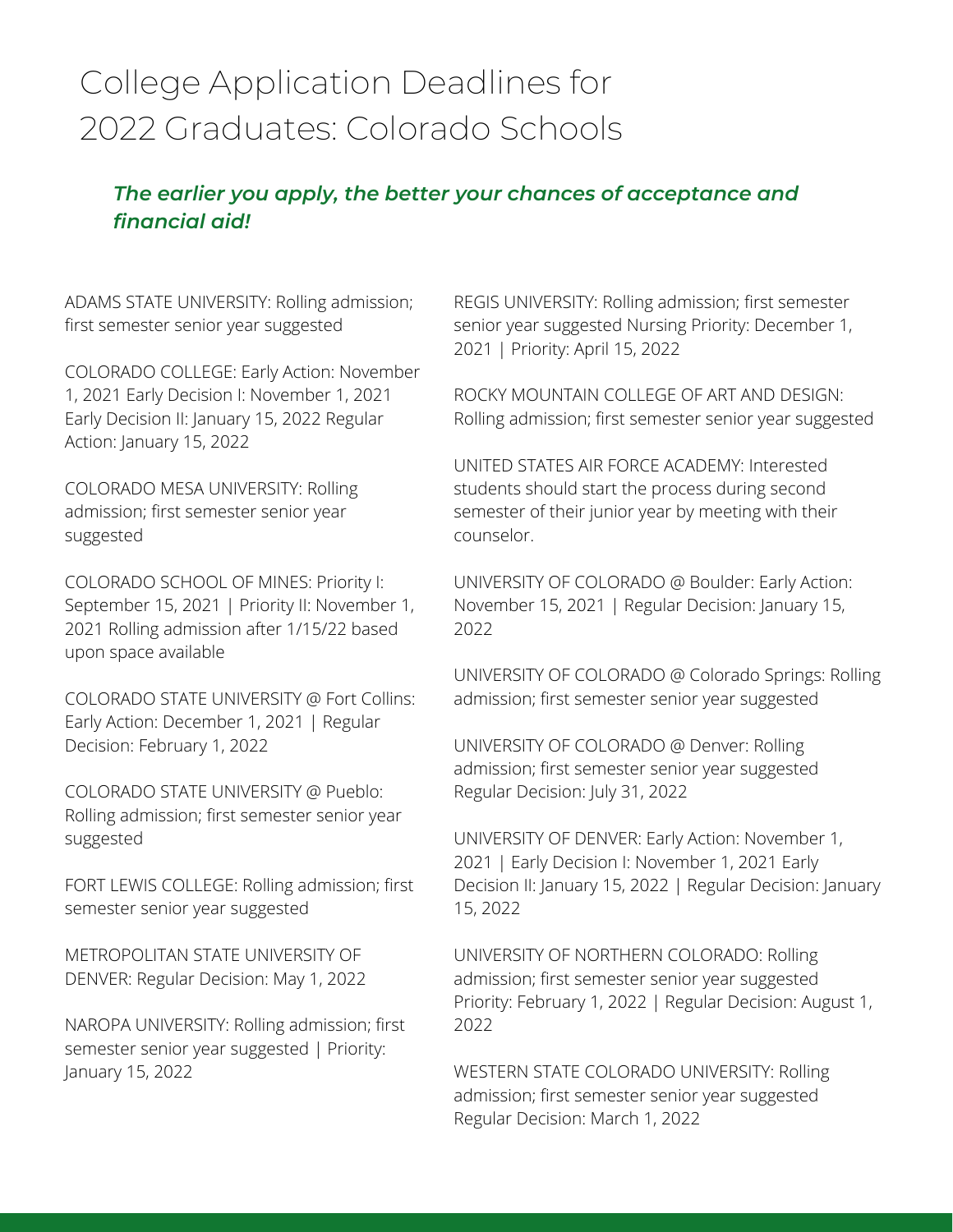# 05. TRANSCRIPTS

#### TRANSCRIPT REQUEST PROCEDURE

Students must request their official high school transcript via SchoolPay. For students requesting transcripts to be sent directly to colleges/universities, the cost is \$3.00 per college/university. That fee covers both an initial and a final transcript. For students utilizing the Common Application (aka Common App.) platform to apply to colleges/universities, the cost is \$3.00 and includes an initial, mid-year, and final transcript. The fee to upload to the Common Application is \$3.00, one time, regardless of the number of colleges applied to on the platform.

When students request a transcript via School Pay, they will be asked if they are applying directly to a college and the name of the college, or if they are applying via the Common Application. There are instances in which a student may apply to different colleges in different ways, e.g. direct and via Common App. For example, if a student applies to the following colleges:

- Colorado College (Common Application)
- Colorado State University (Common Application)

• Macalester College (Direct Application/Non-Common Application)

• Grinnell College (Direct Application/Non-Common Application)

He/she will pay \$3.00 for the Common Application colleges (Colorado College & CSU), and \$3.00 each for Macalester, and Grinnell. Thus, the total the student pays in Transcript Request Fees is \$9.00. Please allow two weeks for processing of transcript requests

Aspiring college athletes need to request transcripts for either the NCAA and/or NAIA depending on the designation of the college or university. Students must create profiles on the NCAA and/or NAIA Eligibility Centers before requesting transcripts as FRHS cannot upload transcripts for students with incomplete profiles.

#### *D I D Y O U K N OW?*

There is a new College and Career Center Secretary!

Contact Margey Grady at [mgrady@psdschools.org](mailto:mgrady@psdschools.org) with all of your transcript questions.

(And anything else college related too! ! !)

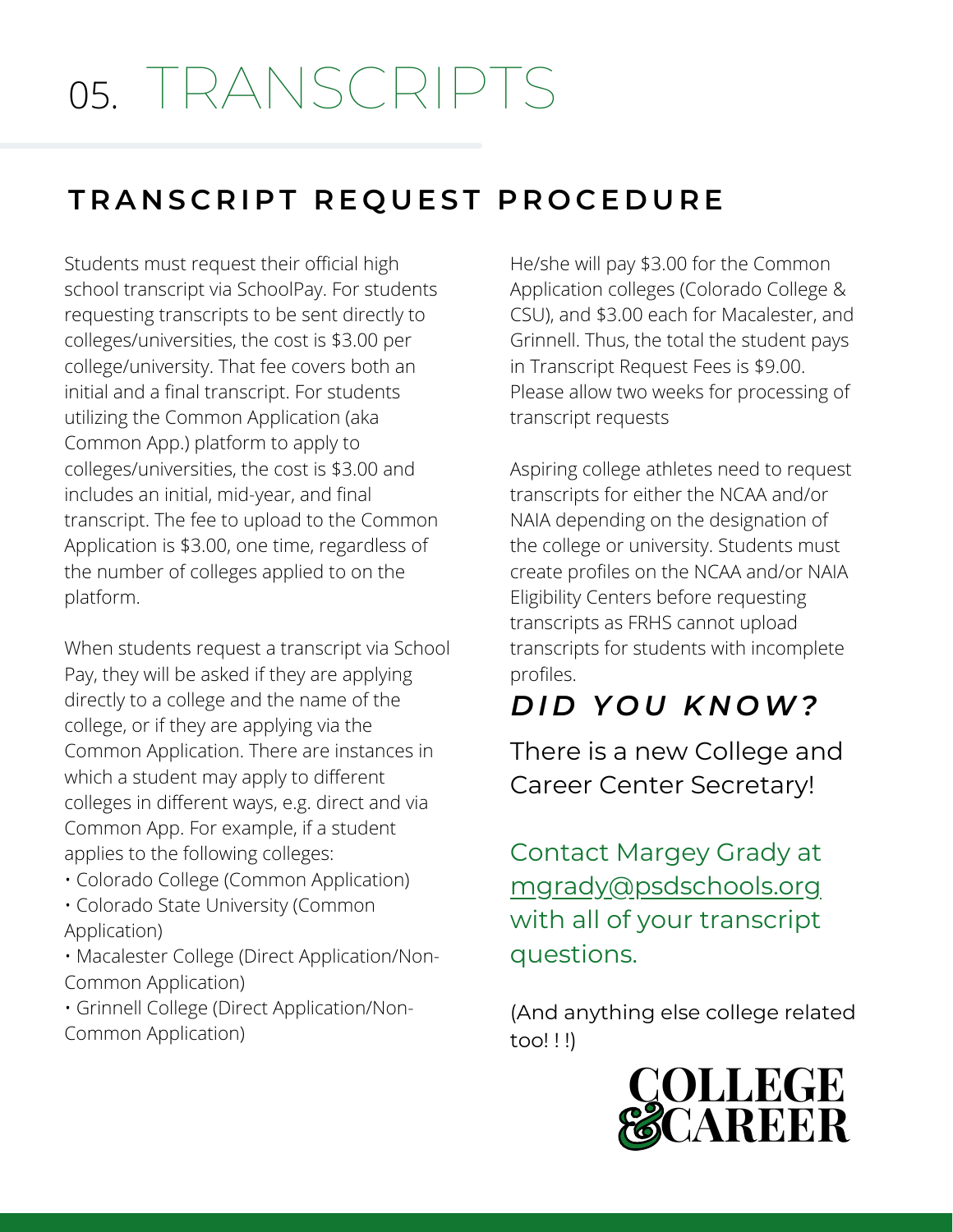# 06. SCHOLARSHIPS

#### **Y O U N E V E R K N OW. . . I F Y O U D O N ' T A P P L Y ! N OW WH E R E T O S T A R T . . .**

**Visit Going [Merry](https://app.goingmerry.com/c/sarahs-nmm3ab) to apply to multiple scholarships at once with no essay and get matched with hundreds of scholarships. You can also check individual school websites and the FRHS Counseling Website.**

## **Boettcher Scholarship**

W*e need our most dynamic thinkers, doers, and difference makers to stay in Colorado so they can positively impact their communities across our state. That was the foresight behind the Boettcher Scholarship Program when it was created more than 65 years ago. The vision continues today as our Scholars personify the promise of Colorado and potential of Coloradan*s.

The 2022 Boettcher Foundation Scholarship application is now available! High school seniors who meet the application requirements are invited to apply directly through the scholarship website: [www.boettcherfoundation.org](http://www.boettcherfoundation.org/).

Please note that Boetcher has moved to a test-optional application for the Class of 2022

#### The application deadline is November 1, 2021, no later than 5:00 PM.

The application process is a time-consuming one for both students and counselors – an early start is essential to your success!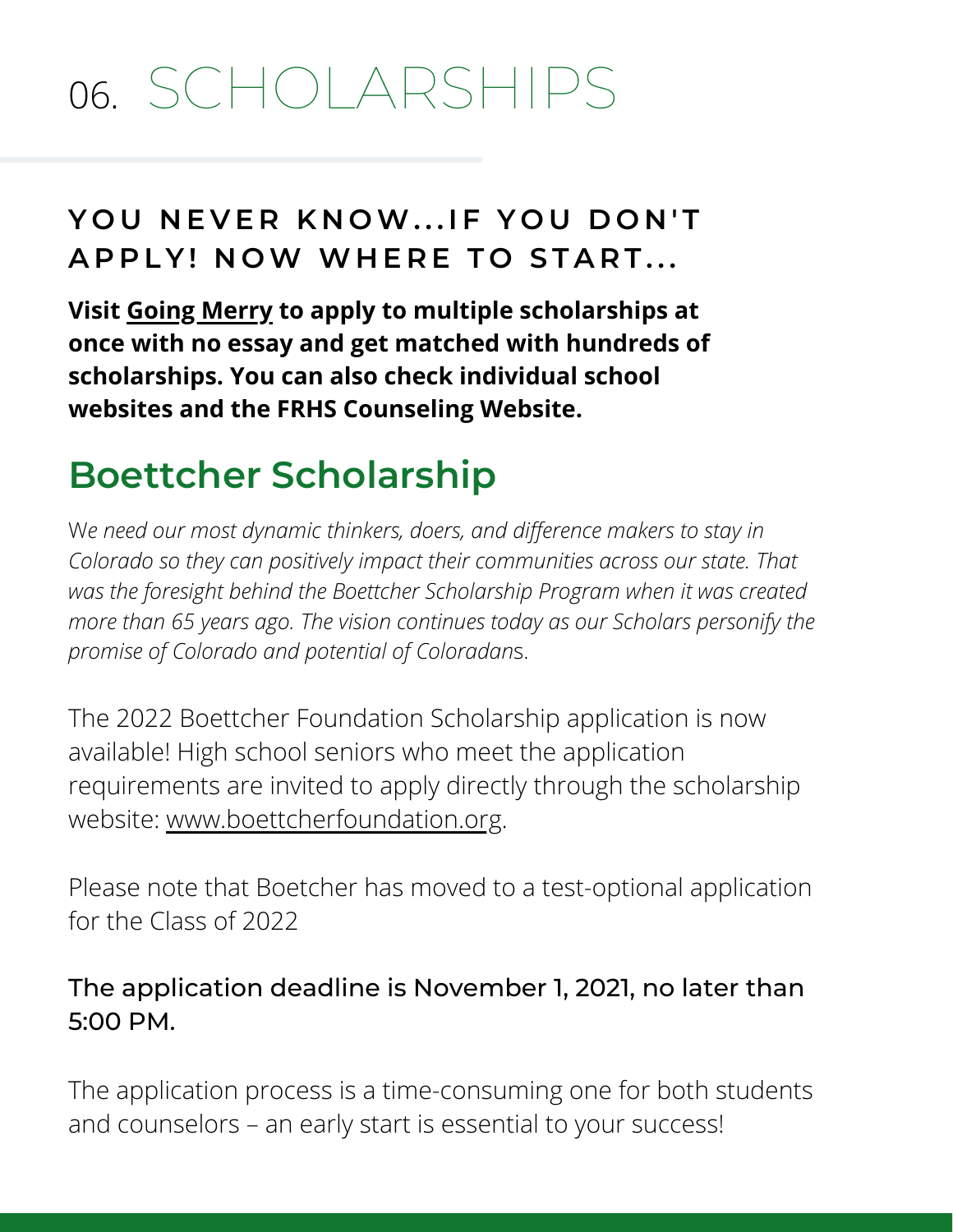# **Daniels Scholarship Program**

The online application for the Daniels Scholarship Program will be open from Thursday, October 1 to Sunday, November 15, 2021 at 4:00 p.m. MST!

The Daniels Scholarship Program provides the opportunity for highly motivated students to earn a bachelor's degree that helps them build a successful career and rewarding life. Daniels Scholars demonstrate exceptional character, leadership, and a commitment to serving their communities. Bill Daniels would also want his scholars to be proud Americans who value our free enterprise system and are prepared to give the world their very best shot.

The Daniels Scholarship Program offers a four-year annuallyrenewable college scholarship that provides financial and personal support focused on helping Daniels Scholars succeed in college, and in life. The scholarship is unique to each student and varies depending on their Expected Family Contribution (EFC) and their choice of school. The scholarship pays up to \$25,000 per year toward the student's unmet need, after applying their EFC, other scholarships, and financial aid. Daniels Scholars may attend any accredited college or university in the United States.

Tund.org/Sch To apply, visit DanielsFund.org/Scholarships.

*Scholarships enhance the potential of a curious mind.*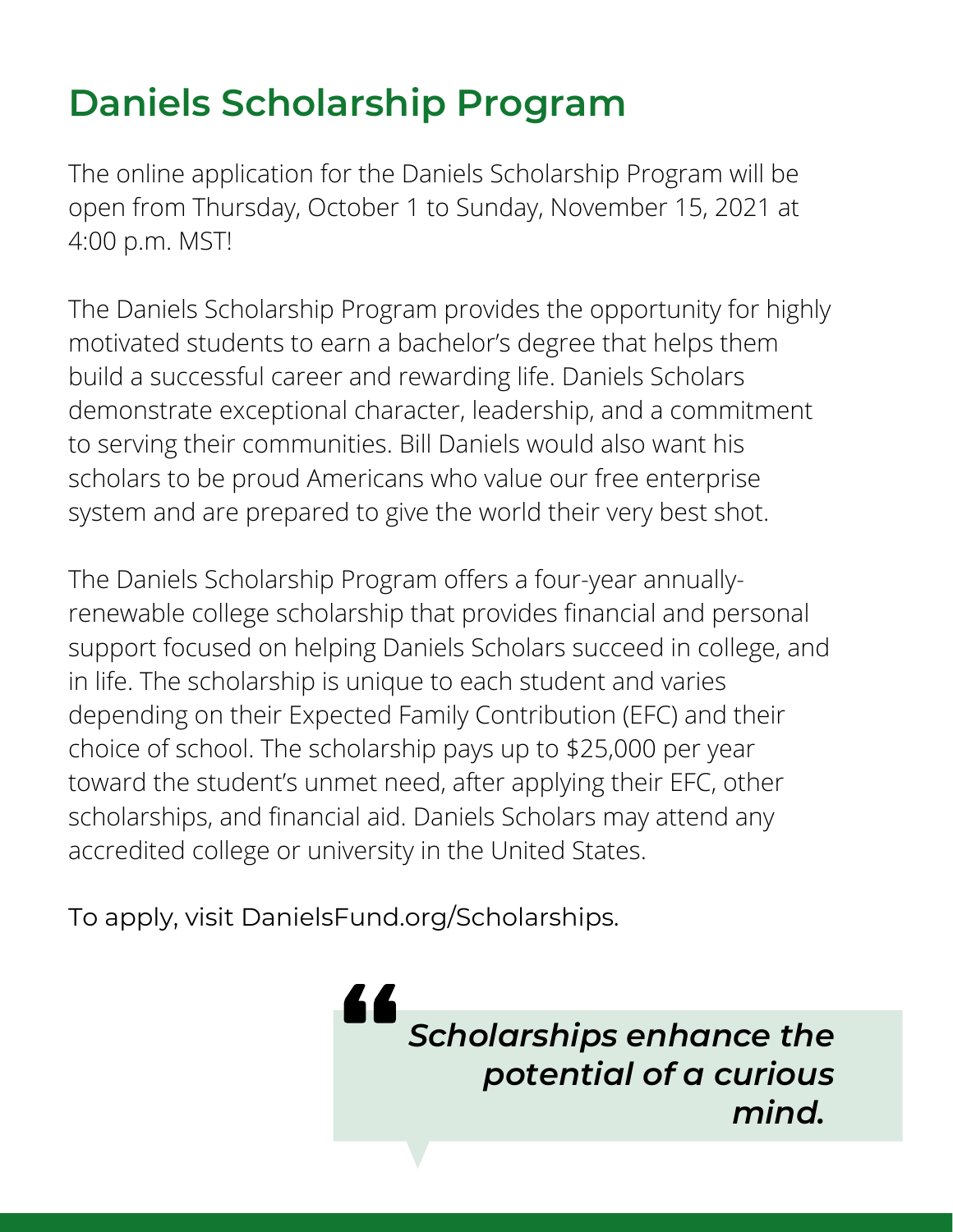## **Colorado State Scholarship Fund**

The Colorado State Scholarship Fund was approved at Convention of Colorado State Chapter in June, 2007 and established in the P.E.O. Foundation in 2007.

Scholarship Applicant Requirements:

Preference will be given for non-traditional or vocational areas of study.

Qualifications

- 1. Colorado residency and U.S. citizenship.
- 2. High School Graduate 2019-2022 or GED equivalency.
- 3. No longer than two years past high school graduation or GED date.

4. Submission of a completed application by the stated deadline on the form.

Other Application Requirements

- Completed and signed application (available at www.coloradopeo.org)
- Postmarked or emailed by January 31st
- Two (2) letters of reference from non-family members
- Description of school and community activities and involvement/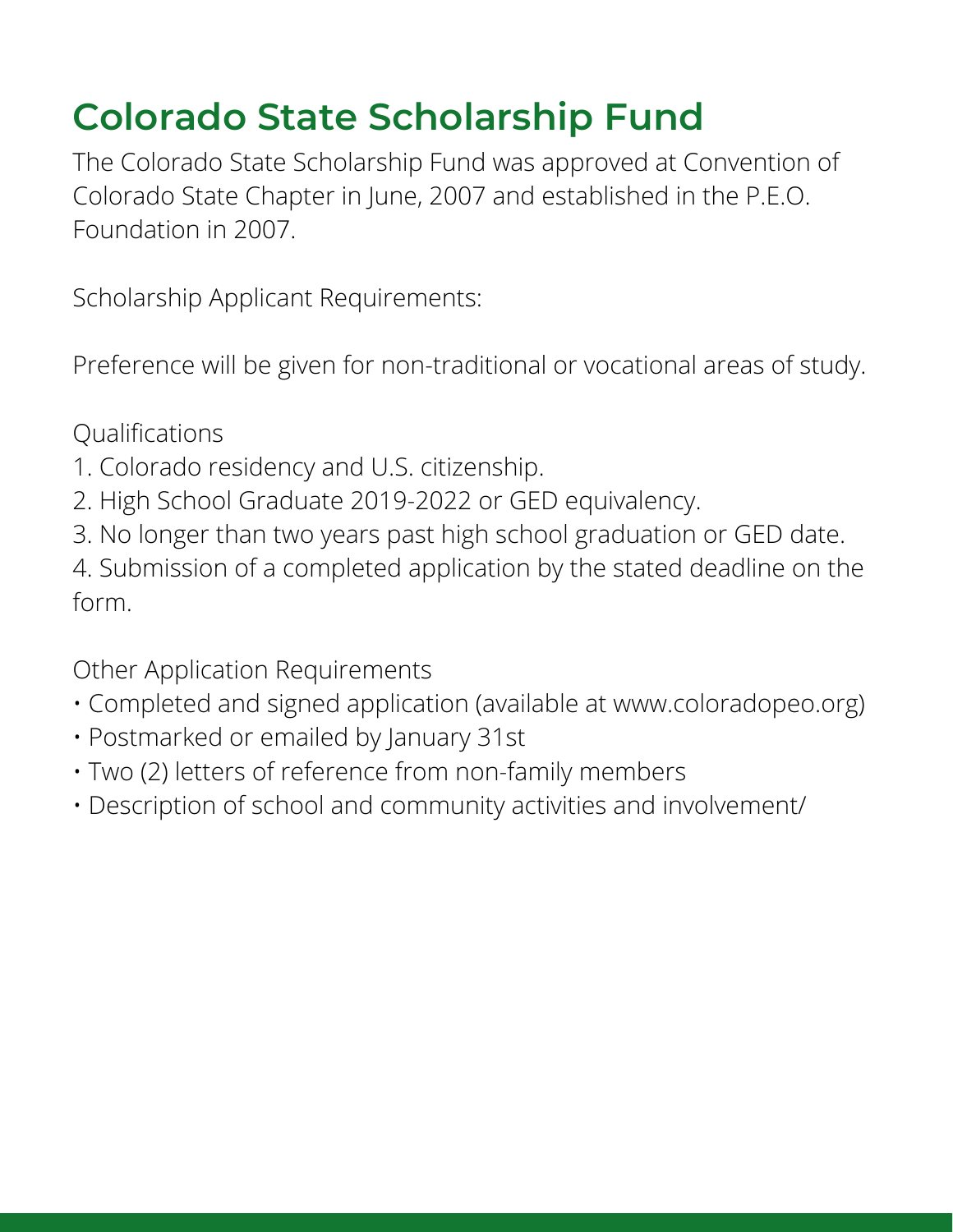# 07. WORK BASED LEARNING

#### **WH E T H E R Y O U ' R E A P P L Y I N G T O**  $C$  **OLLEGES OR ENTERING THE WO R K F O R C E , H A N D S - O N WO R K**  $E$  **XPERIENCE IS IMPORTANT**

Work-Based Learning opportunities are open to ALL Fossil Ridge High School students!

Internships, apprenticeships, paid jobs, volunteer experiences, job shadows, and informational interview opportunities can be found on [XELLO.](https://nam12.safelinks.protection.outlook.com/?url=https%3A%2F%2Fsites.google.com%2Fpsdschools.org%2Fxelloinpsd%2Fhome&data=04%7C01%7Cmgrady%40psdschools.org%7C8487248564174b509c1b08d97e016210%7C0d6d846ceadd4b6cb03ef15cd4b7e9cf%7C0%7C0%7C637679366670620639%7CUnknown%7CTWFpbGZsb3d8eyJWIjoiMC4wLjAwMDAiLCJQIjoiV2luMzIiLCJBTiI6Ik1haWwiLCJXVCI6Mn0%3D%7C1000&sdata=%2FW7I2aUOPy63sD5d4xKdIR5AHY4ainQIvsJigDIz1Yo%3D&reserved=0)

From your [XELLO](https://nam12.safelinks.protection.outlook.com/?url=https%3A%2F%2Fsites.google.com%2Fpsdschools.org%2Fxelloinpsd%2Fhome&data=04%7C01%7Cmgrady%40psdschools.org%7C8487248564174b509c1b08d97e016210%7C0d6d846ceadd4b6cb03ef15cd4b7e9cf%7C0%7C0%7C637679366670620639%7CUnknown%7CTWFpbGZsb3d8eyJWIjoiMC4wLjAwMDAiLCJQIjoiV2luMzIiLCJBTiI6Ik1haWwiLCJXVCI6Mn0%3D%7C1000&sdata=%2FW7I2aUOPy63sD5d4xKdIR5AHY4ainQIvsJigDIz1Yo%3D&reserved=0) homepage, click on FIND job shadows, Internships, and Paid Jobs HERE (toward the bottom right)! Currently, there are 90 opportunities listed and they are updated daily!

Career Tours provide an opportunity for FRHS students to tour local businesses in a career path they are interested in! [Register](https://nam12.safelinks.protection.outlook.com/?url=https%3A%2F%2Fdocs.google.com%2Fforms%2Fd%2F1mDMz_Vx_5AY_uIAg67nPeJHGEFr1UdkOb-_Ty9g1Exc%2Fedit&data=04%7C01%7Cmgrady%40psdschools.org%7C8487248564174b509c1b08d97e016210%7C0d6d846ceadd4b6cb03ef15cd4b7e9cf%7C0%7C0%7C637679366670630632%7CUnknown%7CTWFpbGZsb3d8eyJWIjoiMC4wLjAwMDAiLCJQIjoiV2luMzIiLCJBTiI6Ik1haWwiLCJXVCI6Mn0%3D%7C1000&sdata=Mvwn2JyclVDtG4ALah0QZ1HPjFD5CmRybYhzbNizhLA%3D&reserved=0) **[HERE](https://nam12.safelinks.protection.outlook.com/?url=https%3A%2F%2Fdocs.google.com%2Fforms%2Fd%2F1mDMz_Vx_5AY_uIAg67nPeJHGEFr1UdkOb-_Ty9g1Exc%2Fedit&data=04%7C01%7Cmgrady%40psdschools.org%7C8487248564174b509c1b08d97e016210%7C0d6d846ceadd4b6cb03ef15cd4b7e9cf%7C0%7C0%7C637679366670630632%7CUnknown%7CTWFpbGZsb3d8eyJWIjoiMC4wLjAwMDAiLCJQIjoiV2luMzIiLCJBTiI6Ik1haWwiLCJXVCI6Mn0%3D%7C1000&sdata=Mvwn2JyclVDtG4ALah0QZ1HPjFD5CmRybYhzbNizhLA%3D&reserved=0)** for Career Tours. These tours happen during the school day and students are school excused.

If students have questions about applying for a job, need help creating/updating their resume, want a list of companies who hire students, list of apprenticeships available, or anything else job related, please reach out to Ms. Thiebaut, [tthiebau@psdschools.org,](mailto:tthiebau@psdschools.org) to make an appointment OR stop by the College & Career Center.

#### **Work-Based Learning Coordinator:**

Terra Thiebaut [tthiebau@psdschools.org](mailto:tthiebau@psdschools.org) (970) 488-6333